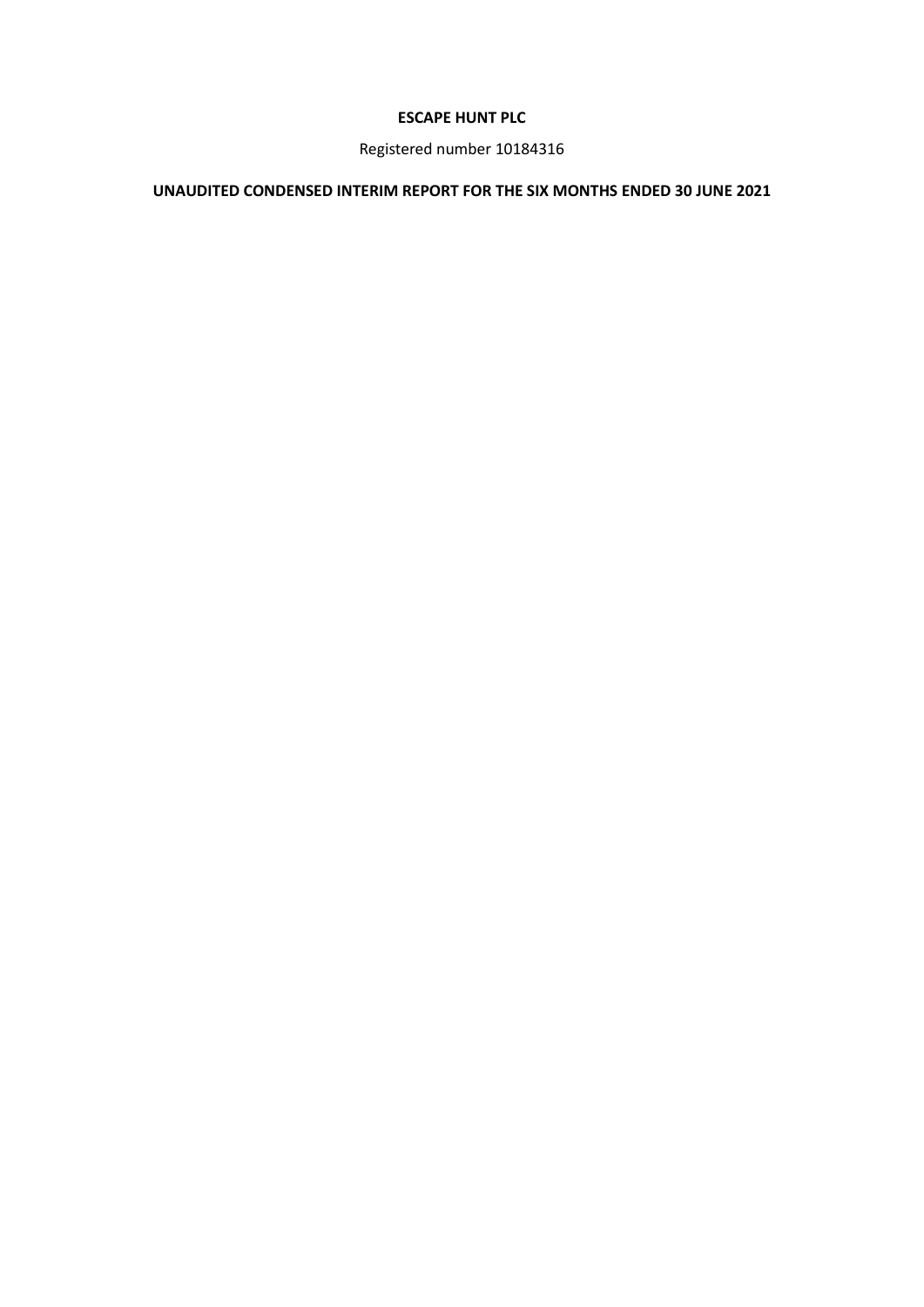## **Contents**

| STATEMENT OF DIRECTORS' RESPONSIBILITIES IN RESPECT OF THE CONDENSED INTERIM |  |
|------------------------------------------------------------------------------|--|
|                                                                              |  |
|                                                                              |  |
|                                                                              |  |
|                                                                              |  |
|                                                                              |  |
|                                                                              |  |
|                                                                              |  |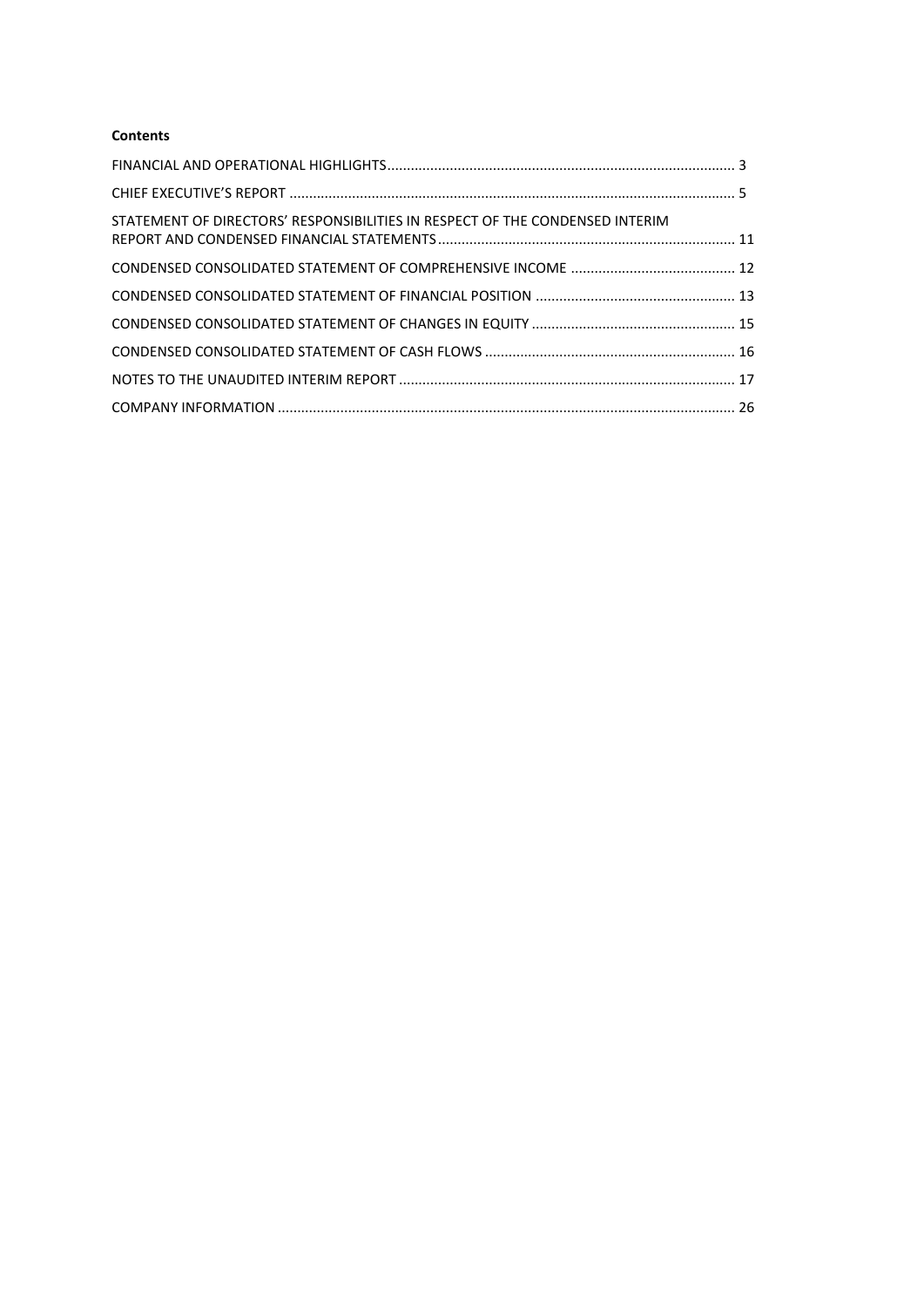## **Escape Hunt plc ("Escape Hunt", the "Company" or the "Group")**

#### **Half Yearly Results for the Six Months ended 30 June 2021**

Escape Hunt plc (AIM: ESC), a global leader in the growing escape rooms sector, is pleased to announce its unaudited interim results for the six months ended 30 June 2021.

|                                                | Half year ended 30<br>June 2021 (£'000) | Half year ended 30<br>June 2020 (£'000) |
|------------------------------------------------|-----------------------------------------|-----------------------------------------|
| Revenue                                        | 1,178                                   | 1,306                                   |
| Gross Profit                                   | 801                                     | 900                                     |
| Adjusted EBITDA <sup>1</sup> loss, pre-IFRS 16 | (796)                                   | (816)                                   |
| Loss per share                                 | (2.81)                                  | (11.48p)                                |

## <span id="page-2-0"></span>**HIGHLIGHTS**

- Strong post lockdown bounce back from UK sites which re-opened on 17 May 2021
	- o H1 revenue £1,178k with UK sites open for only six weeks in the period (H1 2020: £1,306k from c.11 weeks UK trading)
	- o Site level EBITDA for the half year £441k (H1 2020: 499k)
	- o Improved EBITDA conversion ratios benefitting from technology investment and labour changes
- Downloadable and play at home games continue to be additive, contributing £151k in the period (H1 2020: £53k)
- Adjusted EBITDA loss in the half year reduced to £796k (HI 2020: £816k)
- Basic loss per share ('EPS') of 2.81p (H1 2020 loss per share: 11.48p)
- Dubai acquisition performing ahead of expectations with payback expected in less than 12 months
- Completion of £1.4m placing of new shares at 17.5p per share to fund acquisition of master franchise in France and Belgium and provide working capital
- New UK owner operated sites opened in Watford and Kingston on 17 May 2021 bringing total UK owner operated sites to 14; further sites secured and in build at the Lakeside shopping centre in Essex and in Milton Keynes. This brings us to 16 owner operated sites in the UK and 19 in total

## **POST PERIOD-END HIGHLIGHTS**

- Strong bounce back in sales continuing
- Mature LFL sites delivering 117% of pre-COVID (2019) sales with total sales (including new sites) delivering 192% of 2019 level in the 16 weeks between re-opening and 5 September 2021
- July and August both profitable at Group EBITDA level (even stripping out UK Government COVID support) which validates our previous assertion that with the existing estate, the Company could become cash generative over a full year
- All owner operated sites trading with positive contribution
- On track to be operating from 20 owner operated sites well ahead of target of July 2022

 $<sup>1</sup>$  See Consolidated Statement of Comprehensive Income for reconciliation to operating loss</sup>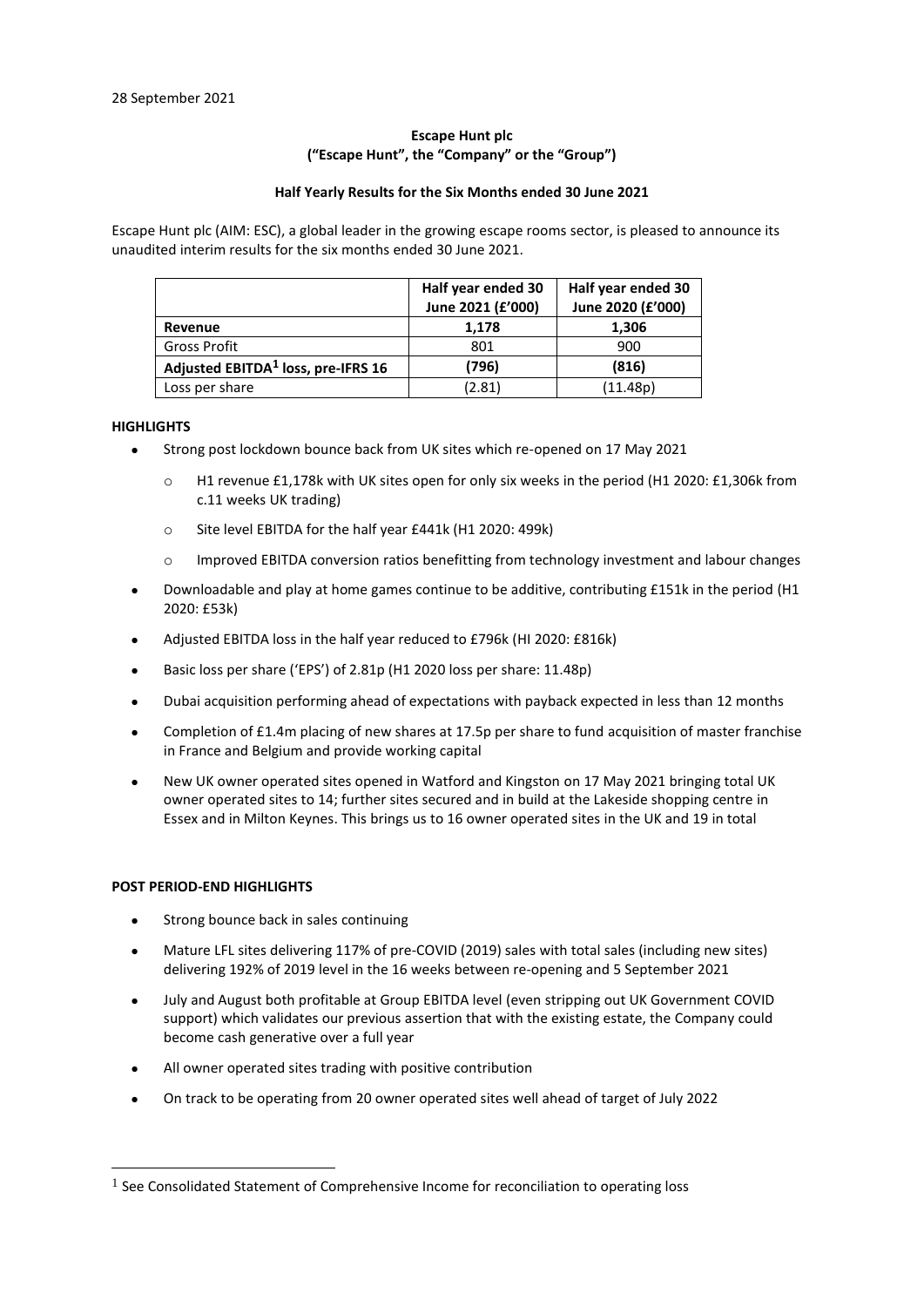- Build finally commenced at US franchise 'super centre' in Houston after considerable COVID-related delays
- Awarded TripAdvisor™ Traveller's Choice awards at all eligible UK sites for second year in a row
- Strong cash management ensured cash balance of £2.4m at 30 June 2021 (31 Dec 2020: £2.7m) and £2.4m at 31 August 2021
- Receipt of further £0.95m (net of advisory fees) R&D credits from HMRC in September 2021 which will be recognised in H2 2021 (H2 2020: £0.2m) further boosting cash resources

**Richard Harpham, Chief Executive of Escape Hunt, commented**: *"It has been extremely pleasing to see such a strong bounce back of consumer demand in the UK over the summer. Encouragingly, we are now beginning to see an increase in corporate activity which we expect to show further growth as office-based work begins to return over the Autumn. Our acquisitions in both the Middle East and France / Belgium are performing well and we believe they will generate a very attractive return on investment underpinning our international franchise efforts whilst our new sites have all traded profitably virtually from day one. It is clear that escape rooms have now entered the mainstream consumer psyche underpinning confidence in our strategy and the significant strategic progress made in the last 18 months. Notwithstanding the incredibly tough conditions for the leisure industry during this period, the Company has emerged stronger and with a platform with significantly greater critical mass. We look forward with optimism."*

## **Enquiries**

| <b>Escape Hunt plc</b><br>Richard Harpham (Chief Executive Officer)<br>Graham Bird (Chief Financial Officer)<br>Kam Bansil (Investor Relations) | +44 (0) 20 7846 3322 |
|-------------------------------------------------------------------------------------------------------------------------------------------------|----------------------|
| <b>Shore Capital - NOMAD and Joint Broker</b><br>Tom Griffiths, David Coaten (Corporate Advisory)<br>Fiona Conroy (Corporate Broking)           | +44 (0) 20 7408 4050 |
| <b>Zeus Capital - Joint Broker</b><br>John Goold<br>Daniel Harris                                                                               | +44 (0) 20 3829 5000 |
| <b>IFC Advisory - Financial PR</b><br><b>Graham Herring</b><br>Florence Chandler                                                                | +44 (0) 20 3934 6630 |

## **About Escape Hunt plc**

The Escape Hunt Group is a global leader in providing escape-the-room experiences delivered through a network of owner-operated sites in the UK, an international network of franchised outlets in five continents, and through digitally delivered games which can be played remotely. Its products enjoy consistent premium customer ratings and cater for leisure or teambuilding, in small groups or large, and are suitable for consumers, businesses and other organisations. Having been re-admitted to AIM in May 2017, the Company has a strategy of creating high quality premium games and experiences delivered through multiple formats and which can incorporate branded IP content.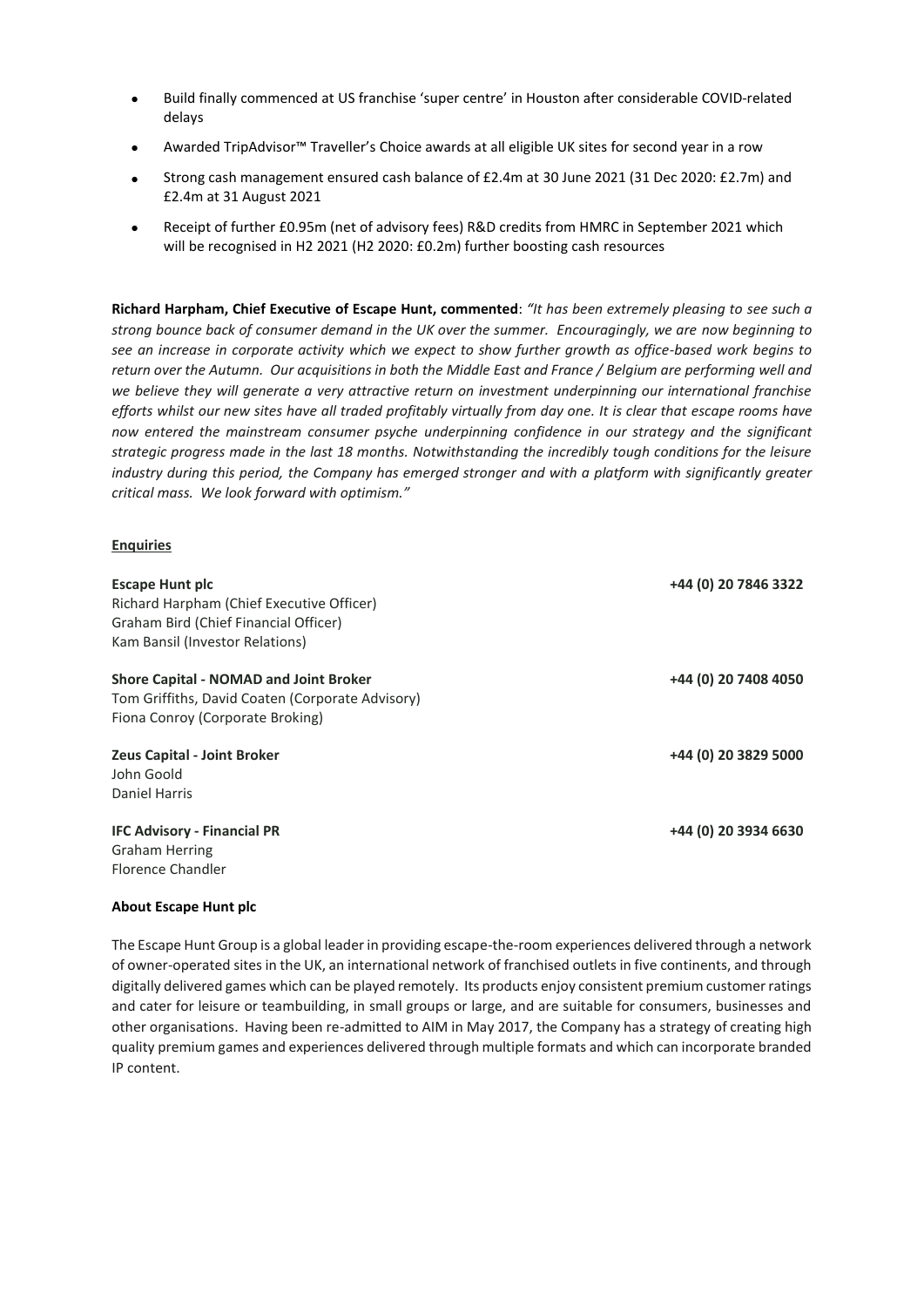## <span id="page-4-0"></span>**CHIEF EXECUTIVE'S REPORT INTRODUCTION**

It has been very encouraging to see the return of consumer demand as COVID restrictions have lifted in both the UK and many of the other regions in which Escape Hunt operates. While recognising that the pandemic is not yet over, we are hopeful that, with the success of the vaccination programme, life can resume without the need for further economically damaging restrictions.

The strong performance of our franchisee Escape Rooms in Australia in the early part of the year when Australia initially came out of lock down gave us optimism that demand would return in the UK and Europe once sites were allowed to re-open. We were correct in our expectation that demand would take a few weeks to return to full strength and we have been delighted to see that it continued to build through July and August to very encouraging levels. It is increasingly evident that Escape Rooms have entered the consumer psyche and it is now becoming a natural consideration of 'things to do' alongside more traditional leisure activities. We see this as part of a growth trend in experiential leisure.

Perhaps one of the most satisfying aspects of the recent performance has been the energy with which our staff have returned to work and the resultant five-star consumer ratings all our sites in the UK enjoy, including our newly opened sites. In August 2021, all the UK sites which had been open for more than a year, and therefore eligible for consideration, received the prestigious TripAdvisor™ Travellers' Choice awards, placing them in the top 10% of businesses listed on TripAdvisor™.

We have made further strategic progress in the period, which we discuss in more detail below. Significantly, we added to our owner operated estate through the acquisition of our French and Belgian master franchise which gave us an owner operated site in both Paris and Brussels. We also opened two new owner operated sites in the UK in Watford and Kingston respectively and we are in the process of building two further sites – one at the Lakeside shopping centre in Essex and one in Milton Keynes. Given the excellent returns we are achieving on new sites, we are actively evaluating a number of further sites helped by favourable property conditions.

The performance of our owner operated estate since re-opening has further demonstrated the attractions of our business model. The estate as a whole has outperformed against our target 'box economics', whilst still showing growth. The site level EBITDA margins we are achieving, notwithstanding the short-term help from a lower VAT rate and business rates holiday, have been particularly encouraging.

Within our franchise estate, different countries have been affected in varying ways. However, overall, the estate has performed well and, whilst we have lost a small number of sites which have been forced to close as a result of financial hardship under COVID, it is pleasing to see those that have survived performing again with a number registering record weekly revenue performances.

There is a significant opportunity both in the UK and more widely in the retail property market and we believe that Escape Hunt is well positioned to take advantage of the more attractive terms on offer. In turn, we expect this to make future sites even more financially attractive than before. With our 'box economics' now unequivocally proven and the evidence that consumers enjoy the Escape Hunt offering, the Board looks forward to the next phase of our progress with optimism.

## **OWNER OPERATED SITES**

The owner operated estate comprised 17 sites at the end of June 2021; 14 sites in the UK and 1 in each of Paris, Brussels and Dubai. Total owner operated revenue in the period fell by 8% to £936k (H1 2020: £1,017k), although both periods were severely impacted by lockdown restrictions and the periods are therefore not easily comparable. Site level EBITDA fell 12% to £441k (H1 2020: £499k).

## *UK*

The UK estate re-opened to the public on 17 May 2021, following a protracted COVID lockdown enforced by the UK Government. As a result, the reporting period includes only six weeks' trading where physical indoor games were available. Trading since re-opening has been very encouraging. Although there has undoubtedly been a 'post COVID bounce', the duration of which is unknown, there has to date been a low level of corporate bookings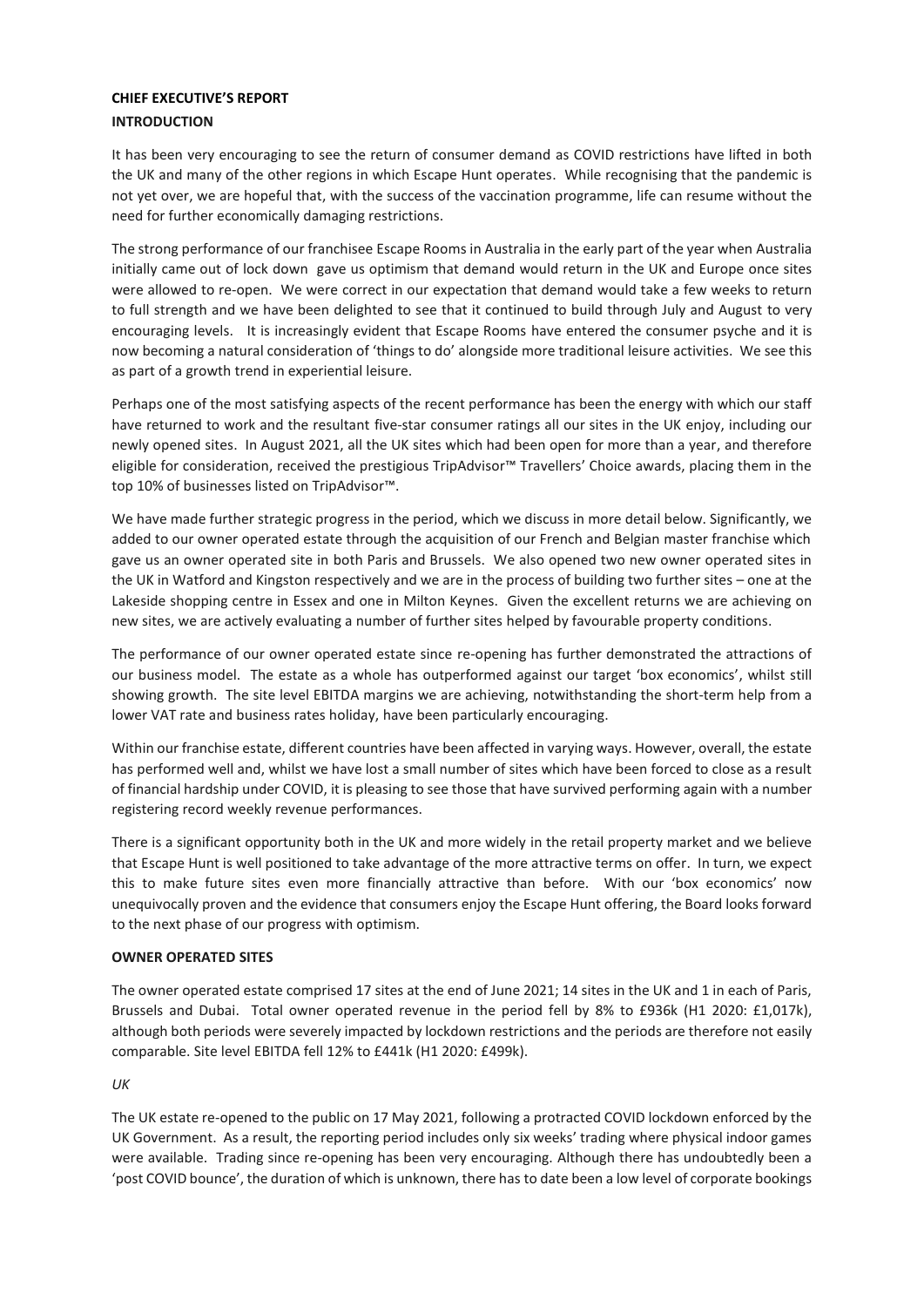which we expect to resume gradually as people return to office working and we would hope that this will replace any end to the 'COVID bounce'.

Revenue and EBITDA from the UK owner operated estate has been significantly ahead of the Board's expectations in the 16 weeks since re-opening, between 17 May 2021 and 5 September 2021. Revenue for the 8 sites which were open in the same period in 2019 was up 17% than in the same period in 2019. At an EBITDA level, the performance was even more positive with both July and August profitable at group EBITDA level. In the 16 weeks of trading to 5 September 2021, our estimated site level EBITDA from the eight sites that were open in the same period in 2019 was 172% higher than in the same period in 2019.

Across all UK sites, including our new sites, revenue in the 16-week period grew 92% compared to 2019, and site level EBITDA grew 326%.

Encouragingly, five of the six newest UK sites have been performing in line with high performing, more mature sites. The sixth site is growing nicely, albeit operating at reduced capacity whilst awaiting its full complement of games

### *Dubai*

Dubai was open throughout the six months to 30 June 2021, although trading was impacted to some extent by COVID restrictions. Nevertheless, the Dubai site delivered a performance over the period which was marginally ahead of the Board's expectations. Following a strong performance in July 2021 and another profitable month in August 2021, the profits generated from Dubai since its acquisition in October 2020 have more than covered the acquisition cost, inclusive of fees, leading to a payback of significantly less than one year.

The team in Dubai has recently won a tender to participate in the 'Riyadh Season', which is an Expo funded by the government of Saudi Arabia to promote tourism and leisure. The Expo runs for a number of months from 1 October 2021 and Escape Hunt will be present with both physical and VR games. The costs are all covered by the Expo's promoters and the event provides an excellent opportunity to test our new modular designed games whilst promoting the brand to both consumers and potential franchisees. The event should generate a meaningful contribution for our Middle East business in the current financial year.

## *France and Belgium*

The acquisition of the master franchise for France and Belgium completed on 8 March 2021. Excluding earnout, the consideration represented approximately 1x the business' historic EBITDA and was funded using a portion of the proceeds from a placing of 8 million shares at 17.5p per share which was announced on 28 January 2021. As a condition of the deal, the Group's six leading franchisees in France all signed new franchise agreements, extending for a further six years on renewed terms. We now have direct relationships with our French franchisee network and our Paris based team are working effectively with them.

Lockdown in both Belgium and France was extended until early June 2021, so these half year results include very little trading from the two countries. However, both France and Belgium have seen a resumption of business and, taking into account the delayed re-opening, have been performing in line with our expectations. We remain confident of generating a very good return on capital from the acquisition and in building on the progress made in the region by the previous owners.

## **FRANCHISE OPERATIONS**

#### *International franchise*

It has been a difficult period for many of our international franchise operators. Whilst Australia enjoyed a period of relative freedom from COVID in Q1 and Q2 2021, a number of Australian sites have had to close again due to renewed lockdowns. As set out above, France and other northern European countries all endured long lockdown periods which extended throughout most of the reporting period. When sites have been open, it has been evident that there is considerable consumer demand, so we are confident that the estate will return to previous performance levels. We have been going through a process to refresh our franchise relationships increasingly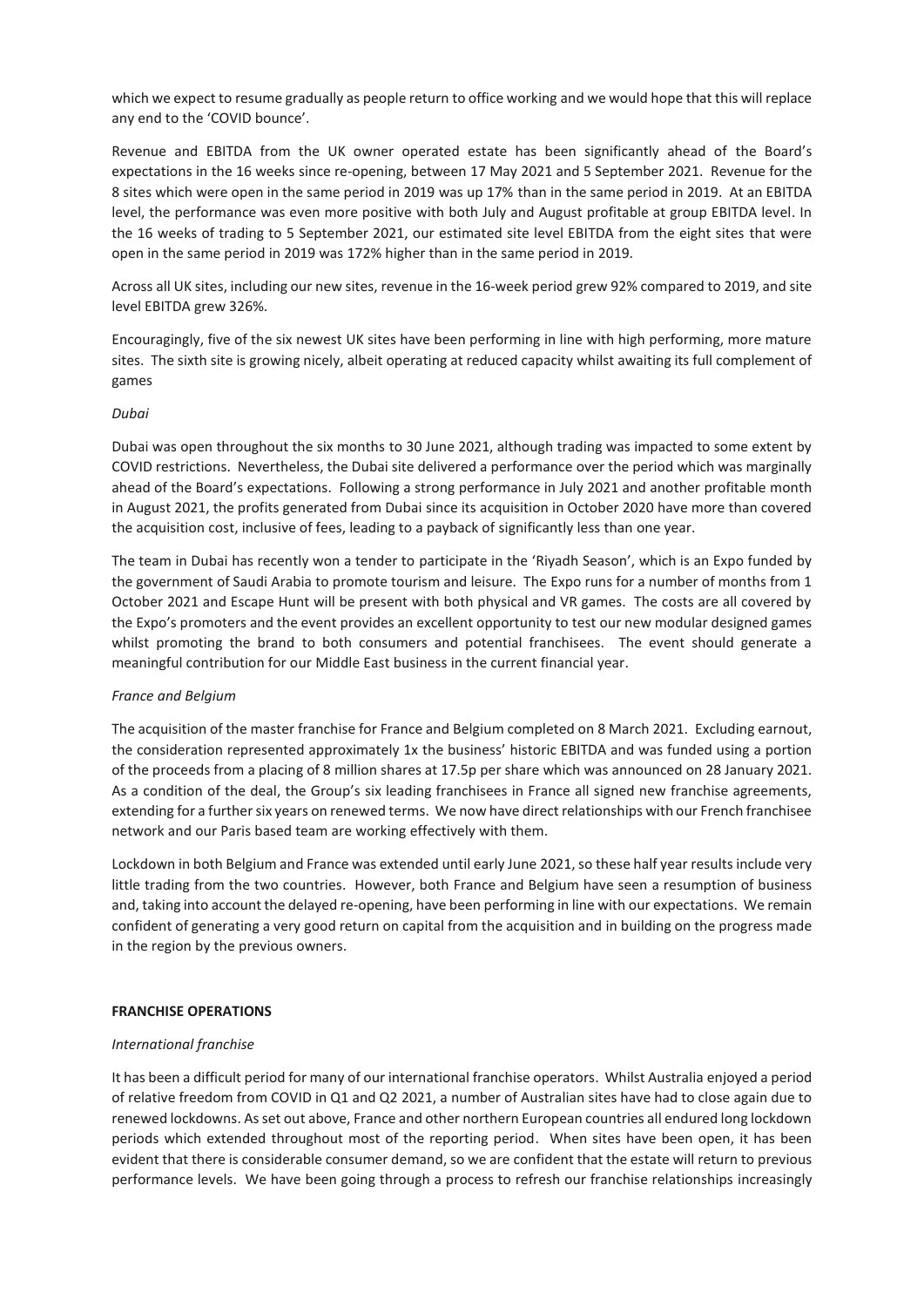interacting directly rather than through a master franchisee and this seems to be paying off. We have made significant progress in developing our games catalogue, which is delivering higher quality games and associated collateral to our franchise network. During the period, our franchisee in Buenos Aires was forced to close due to financial pressures and our site in Singapore is currently closed, although it remains to be seen whether this is permanent. Excluding these latter two, the franchise estate comprised 28 venues in 11 countries at the end of the period.

## *US franchise*

Progress in the US has been impacted by COVID notably through the effects on travel. We have previously noted that our area representative in the USA, PCH, is establishing a 'super centre' in Houston which will serve as the hub from which they can showcase an Escape Hunt site to prospective franchisees. New modular design games have been built and were delivered to Houston several weeks ago, but installation has been delayed due to travel restrictions. However, with restrictions gradually lifting, we expect the installation to complete in the coming weeks.

The team and PCH hosted an initial set of 'Discovery days' in the period and are building a pipeline of potential franchise partners.

## **OPERATIONAL PROGRESS**

The relationship with our new games manufacturer has been working well and our 'modular' games design is now standard for all new sites. The manufacturer is also providing options for some of our franchise network. We continue to work on ways to streamline the installation process and reduce dependency on specialist know how required for the installation.

Our operations team has done an amazing job managing the 'pingdemic' during a very busy time as a result of which all our sites were able to operate at capacity throughout. The enthusiasm with which staff have returned to work is a testament to the team and the culture we have built in the organisation.

## **FINANCIAL REVIEW**

Group revenue in the first half was £1,178k (H1 2020: £1,306k) comprising £936k (H1 2020: £1,017k) from owner-operated sites and £242k (H1 2020: £287k) from the franchise network reflecting a period when across the estate, many franchise sites were closed. Downloadable print and play games together with remote play and digital games contributed £151k to revenue (H1 2020: £53k). Whilst gross profit margin was lower than the comparable period in the prior year, this was largely as a result of direct labour training costs incurred prior to re-opening and the cumulative, although relatively small, costs not covered by furlough payments during lockdown.

Site level EBITDA from the Group's owner-operated sites was £199k (H1 2020: £254k) reflecting modest cost reductions helped by furlough, and the benefit received from Government support schemes during lockdown. The P&L benefit from the Government rates holiday and rates-related grants totalled £432k in the period of which £341k was received in cash grants and the balance being the benefit of the rates holiday.

Central costs, including costs allocated to owner-operated sites and the franchise network in aggregate fell 9% to £1,237k (H1 2019: £1,359k). Much of this can be attributed to the success of all our head office staff working from home, which led to a decision to exercise a break clause in our head office property lease which terminated in Q1 2021. This is expected to lead to annualised savings of over £100k per annum. We have been successfully making use of more flexible working arrangements whilst providing a location in central London for colleagues to meet and work together when necessary. The overall cost reflects a 30% reduction compared to central costs in the same period in 2019 illustrating the impact of a number of enduring cost cuts. As the Group resumes its planned growth trajectory, central costs are expected to rise, although at a significantly lower rate than turnover and gross profit as we expect a substantial operational gearing benefit.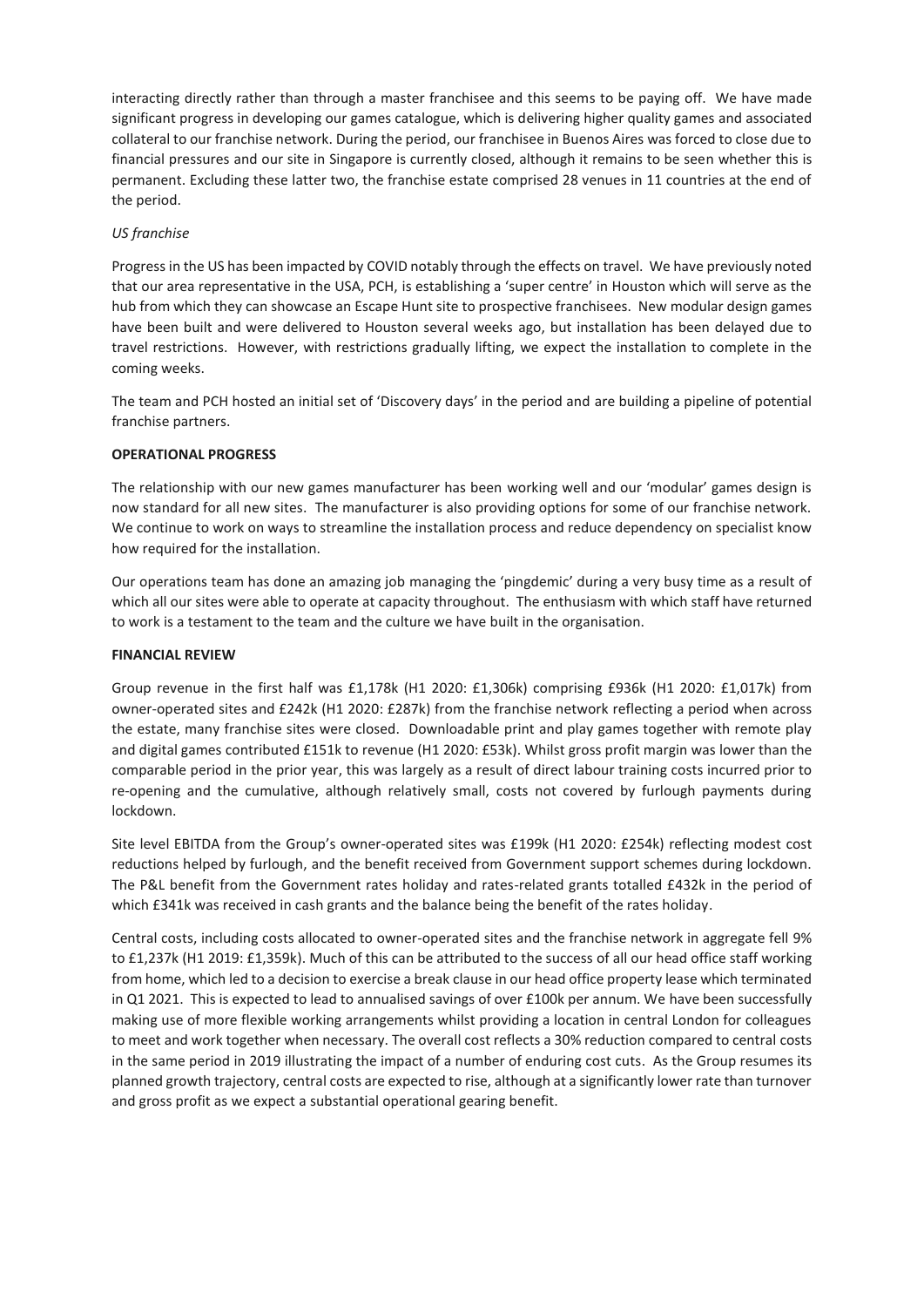Group Adjusted EBITDA<sup>2</sup> loss reduced to £796k (H1 2020: £816k).

|                                                  | Six months ended<br><b>June 2021</b><br>£'000 | Six months ended<br><b>June 2020</b><br>£'000 |
|--------------------------------------------------|-----------------------------------------------|-----------------------------------------------|
| <b>Adjusted EBITDA</b>                           | (796)                                         | (816)                                         |
| Amortisation of intangibles                      | (216)                                         | (1,078)                                       |
| Depreciation                                     | (1,038)                                       | (1, 111)                                      |
| Rent credits recognised                          | 25                                            |                                               |
| Loss on disposal of tangible assets              | (18)                                          |                                               |
| Branch closure costs and other exceptional costs | (147)                                         |                                               |
| Foreign currency gains / (losses)                | (6)                                           |                                               |
| Share-based payment expense                      | (26)                                          | (5)                                           |
| Operating loss                                   | (2,222)                                       | (3,010)                                       |

Group operating loss reduced by 27% to £2,222k (H1 2020: £3,010k) and the total comprehensive loss for the period was £2,390k (H1 2020: £3,073k). Branch closure and other exceptional costs include costs associated with the acquisition of the French and Belgian master franchise, and provision against the remaining balance on a loan made to a franchisee several years ago.

We have continued to manage cash carefully, with net cash used in operating activities of £100k (H1 2020: £94k). The movement was helped by £836k of positive working capital movements. Approximately £706k of this was as a result of an increase in trade and other payables. The increase is attributable to approximately £390k of capital expenditure on Lakeside and Milton Keynes which was paid in July 2021; approximately £250k reflects the estimated earnout payable in relation to the French and Belgian acquisition; and the balance is from an increase in the sale of gift vouchers since sites have re-opened. Approximately £512k of property related creditors remained on the balance sheet at 30 June 2021 and is expected to unwind in the second half of the year.

The Group had £2,414k cash on hand at the end of the period (31 Dec 2020: £2,722k). Cash was boosted by the £1.4m fund raising which completed on 28 January 2021. Cash on hand at the end of August 2021 was £2.4m.

In September 2021, the Group received £1.2m cash (£950k net of associated fees) in respect of research and development grants from HMRC. The grant will be recognised in H2 and is in addition to the £256k (£207k net of fees) recognised in 2020. The cash receipt has further boosted the Group's cash reserves.

## **STRATEGY**

As previously set out, the Board has set out a five-point plan to deliver shareholder value:

- 1. Roll-out of owner-operated network through direct investment
- 2. Deliver US Franchise network in partnership with PCH
- 3. Sustain and support growth in existing franchise network; sign further master franchise agreements
- 4. Broaden the product offer and market reach
- 5. Investment in infrastructure to improve efficiency and scalability

The target set in July 2020 was 20 owner-operated sites in the medium term, being within two years of the July 2020 fundraise, with a longer-term ambition of 50 sites. Following the acquisitions of sites in Dubai, Paris and Brussels, and the successful opening of new sites in Norwich, Basingstoke, Cheltenham, Watford and Kingston, the Group's owner operated estate at 30 June 2021 comprised 17 sites. Fit out is well advanced in Lakeside and is in progress at Milton Keynes. Both sites are expected to open in Q4 2021. A strong pipeline of further sites is also in negotiations and the Board is confident of achieving the medium-term target of 20 owner operated sites well ahead of the target date of July 2022.

<sup>&</sup>lt;sup>2</sup> See Consolidated Statement of Comprehensive Income for reconciliation to operating loss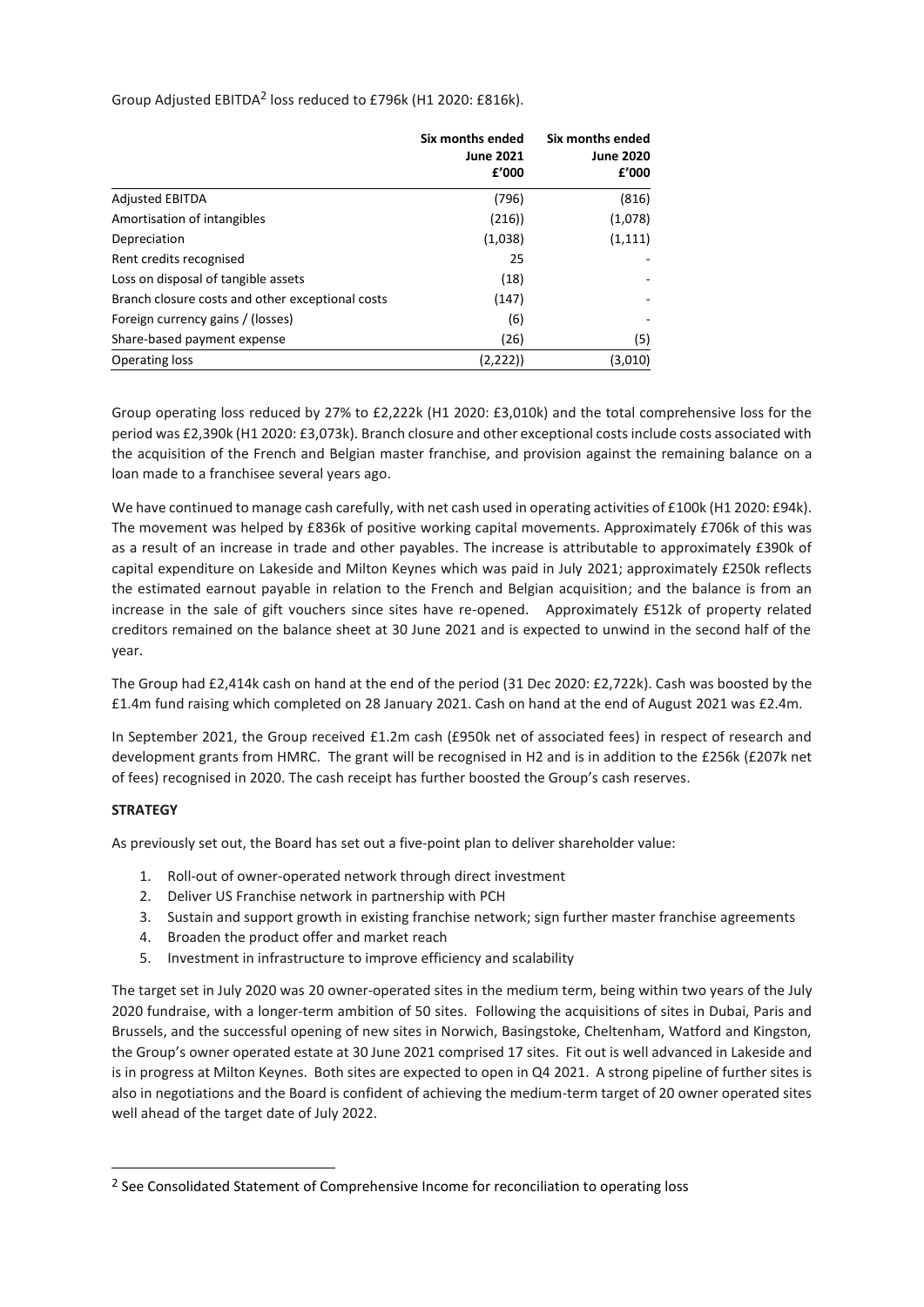Conditions in the property market remain attractive. A number of well known high street brands in both retail and hospitality have gone out of business since COVID impacted the economy leaving many vacancies. As a result, COVID has increased pressure at a time when landlords were already struggling to occupy empty units. Institutional landlords are increasingly looking to alternative use options, including leisure and as a result, Escape Hunt is seen as an attractive option. Many sites are seeing significant reductions in rent. This, together with the Group's recent trading performance since the re-opening of sites in the UK on 17 May 2021 has proved the strength of the site level proposition and, as a result, Escape Hunt is able to contemplate sites which previously would have been unaffordable.

The US is key to our ambitions for our franchise business and we are working closely with our area representative, PCH, to support it in its efforts to begin to roll out our Escape Hunt franchises in North America. PCH is establishing a 'super centre' Escape Hunt site in Houston which will serve as the core reference site for prospective franchisees. As mentioned above, progress was slowed by COVID, not only due to the lockdowns, but more recently by travel restrictions which have slowed progress in installing our modular games. The restrictions are gradually easing and, with games already on site, progress should now accelerate.

Focus on the existing franchise network is currently on supporting its recovery from COVID closures. Whilst we are not yet specifically targeting new regions, it is positive that we have started to see a resumption of enquiries from prospective and credible franchisees.

Our plans to broaden the product offering and market reach made good progress in the latter part of 2020, with early successes in our remote play games, 'Escape Hunt for Business', 'Escape Hunt for Education' and 'Escape Hunt for Brands' propositions. Our focus has now shifted to growing sales from these propositions and we have invested in a business development team to drive our Escape Hunt for Business proposition forward. The team has delivered over £180k of corporate sales, comprising over 400 'deals' in the year to end of August 2021. Whilst remote play revenue dropped off over the summer, we have seen a resumption of interest in corporate solutions in recent weeks as employees are returning to offices. We expect activity to pick up ahead of the Christmas booking season.

Regarding our infrastructure, the development of a more advanced games management platform is now complete and has been rolled out at all of our most recently opened sites and is the default solution for all new sites and in existing sites where it is practicable to do so. The benefits are already evident in the significant improvement in our labour efficiency ratios since re-opening. Work has also progressed on other projects, including data management and our e-commerce platform. This latter project is a significant piece of work which will continue over the next 12 to 18 months.

## **BOARD CHANGE**

Having joined our Board a year ago, John Story stepped down from the Board on 2 August 2021. John remains a supportive and significant shareholder and we thank him for his contribution. The Board intends to appoint another non-executive director in due course.

## **POST PERIOD END TRADING AND OUTLOOK**

Trading since the period end has been significantly stronger than we had expected as COVID restrictions have been relaxed.

The newly acquired businesses in Dubai, France and Belgium are likewise performing satisfactorily. Since the period end, cumulative earnings from Dubai have fully paid back the initial investment and deal costs. The business in France and Belgium had a slower start than planned, as lockdown in the region was extended. However, since re-opening, the region is showing a promising return of business.

The Group's franchise estate suffered a set-back in August 2021 with a number of Australian cities going back into lockdown. However, all sites in the Group's French estate are open and business appears to be bouncing back as expected.

The Group reached a significant milestone, delivering a positive group level EBITDA in both July and August, helped by the 'stay at home' summer in the UK, lower VAT rates and the business rates holiday. The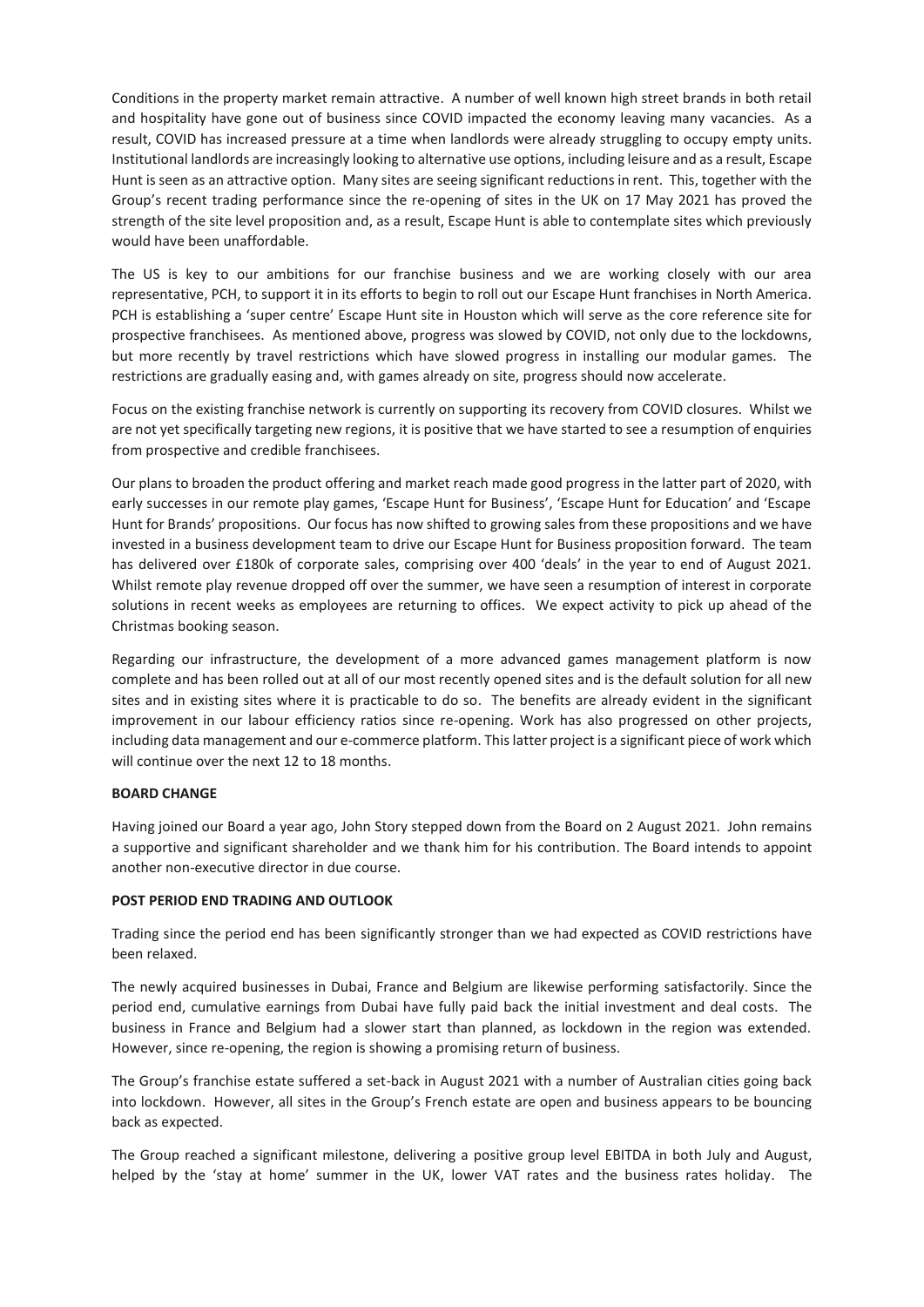performance has validated our previous assertion that, with its current estate, is the Group could become cash generative given reasonable trading assumptions.

With the foundations laid for a profitable and cash generative business, we look to the future with confidence.

**Richard Harpham** 

**Chief Executive Officer**

28 September 2021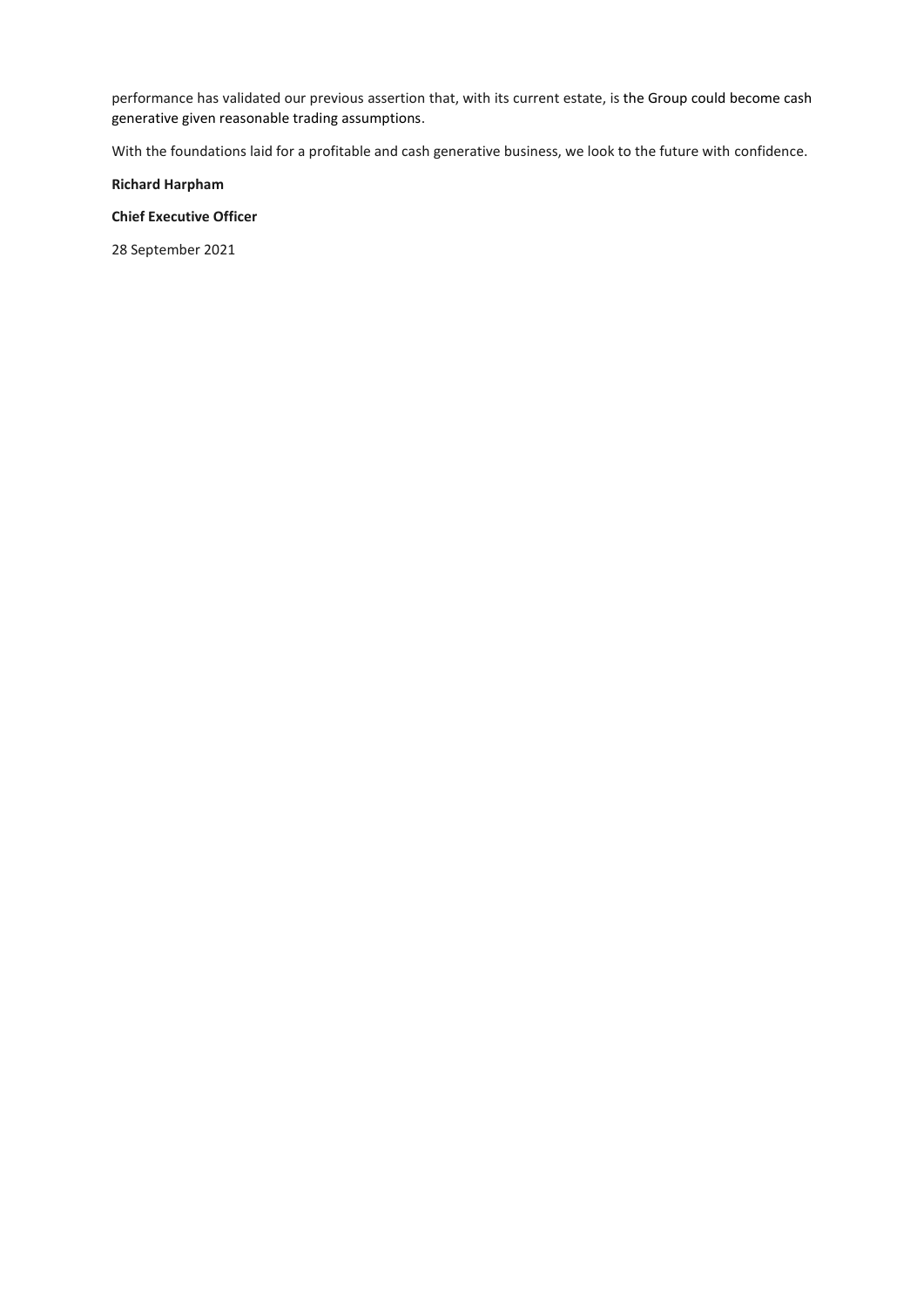## <span id="page-10-0"></span>**STATEMENT OF DIRECTORS' RESPONSIBILITIES IN RESPECT OF THE CONDENSED INTERIM REPORT AND CONDENSED FINANCIAL STATEMENTS**

The directors confirm that the condensed consolidated interim financial information has been prepared in accordance with International Accounting Standard 34, 'Interim Financial Reporting', and that the Interim Report includes a fair review of the information required by DTR 4.2.7R and DTR 4.2.8R, namely:

- an indication of important events that have occurred during the first six months and their impact on the condensed consolidated interim financial information, and a description of the principal risks and uncertainties for the remaining six months of the financial year; and
- material related-party transactions in the first six months and any material changes in the relatedparty transactions described in the last Annual Report.

The directors of Escape Hunt plc are listed on page 26 of this report. A list of current directors is maintained on the Company's web site: <http://investors.escapehunt.com/>

By order of the Board

**Richard Rose Non-Executive Chairman**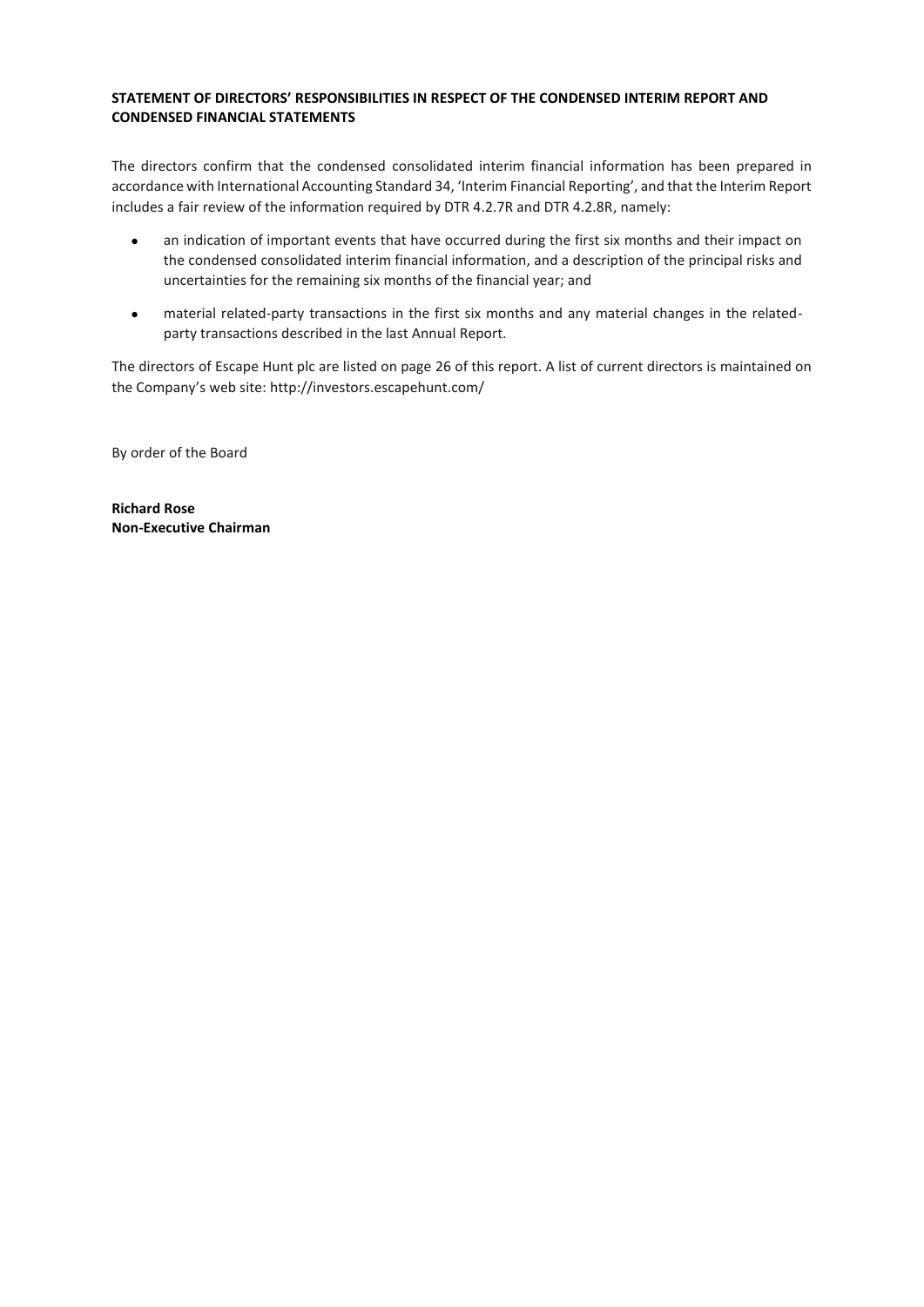# <span id="page-11-0"></span>**CONDENSED CONSOLIDATED STATEMENT OF COMPREHENSIVE INCOME FOR THE SIX MONTHS ENDED 30 JUNE 2021**

|                                                           |             | Six months ended | Six months ended |
|-----------------------------------------------------------|-------------|------------------|------------------|
|                                                           |             | 30 June 2021     | 30 June 2020     |
|                                                           | <b>Note</b> | <b>Unaudited</b> | <b>Unaudited</b> |
|                                                           |             | £'000            | £'000            |
| Continuing operations                                     |             |                  |                  |
| Revenue                                                   | 5           | 1,178            | 1,306            |
| Cost of sales                                             |             | (377)            | (406)            |
| Gross profit                                              |             | 801              | 900              |
| Other income                                              |             | 341              | 130              |
| Administrative expenses                                   |             | (3, 364)         | (4,040)          |
| <b>Operating loss</b>                                     |             | (2, 222)         | (3,010)          |
| <b>Adjusted EBITDA</b>                                    |             | (796)            | (816)            |
| Amortisation of intangibles                               |             | (216)            | (1,078)          |
| Depreciation                                              |             | (1,038)          | (1, 111)         |
| Rent credits recognised                                   |             | 25               |                  |
| Loss on disposal of tangible assets                       |             | (18)             |                  |
| Branch closure costs and other exceptional costs          |             | (147)            |                  |
| Foreign currency gains / (losses)                         |             | (6)              |                  |
| Share-based payment expense                               |             | (26)             | (5)              |
| <b>Operating loss</b>                                     |             | (2, 222)         | (3,010)          |
| Interest received                                         |             | 8                | 9                |
| Interest expense                                          |             | (22)             |                  |
| Lease finance charges                                     | 11          | (102)            | (88)             |
|                                                           |             |                  |                  |
| Loss before taxation                                      |             | (2, 338)         | (3,089)          |
| Taxation                                                  | 7           | (13)             | (2)              |
| Loss after taxation                                       |             | (2, 351)         | (3,091)          |
| Other comprehensive income:                               |             |                  |                  |
| Items that may or will be reclassified to profit or loss: |             |                  |                  |
| Exchange differences on translation of foreign operations |             | (39)             | 18               |
| <b>Total comprehensive loss</b>                           |             | (2, 390)         | (3,073)          |
| Loss attributable to:                                     |             |                  |                  |
| Equity holders of Escape Hunt plc                         |             | (2, 351)         | (3,091)          |
|                                                           |             | (2, 351)         | (3,091)          |
| Total comprehensive loss attributable to:                 |             |                  |                  |
| Equity holders of Escape Hunt plc                         |             | (2, 390)         | (3,073)          |
|                                                           |             | (2, 390)         | (3,073)          |
| Loss per share attributable to equity holders:            |             |                  |                  |
| Basic (Pence)                                             | 6           | (2.81)           | (11.48)          |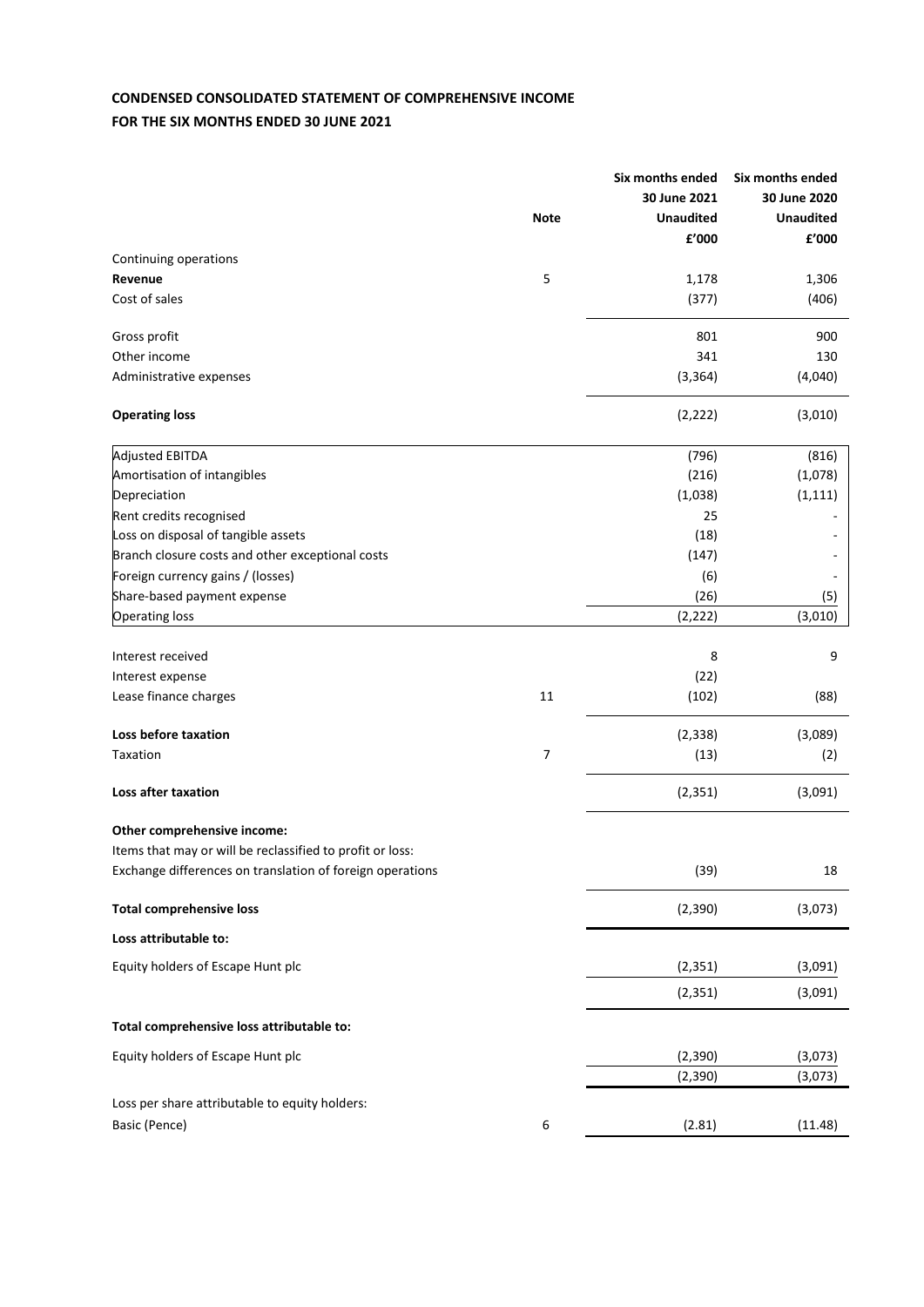# <span id="page-12-0"></span>**CONDENSED CONSOLIDATED STATEMENT OF FINANCIAL POSITION AS AT 30 JUNE 2021**

|                                   |             | As at            | As at                  |
|-----------------------------------|-------------|------------------|------------------------|
|                                   |             | 30 June          | 31 December            |
|                                   |             | 2020             | 2020                   |
|                                   | <b>Note</b> | <b>Unaudited</b> | <b>Audited</b>         |
|                                   |             | £'000            | ${\bf f}^{\prime}$ 000 |
| <b>ASSETS</b>                     |             |                  |                        |
| <b>Non-current assets</b>         |             |                  |                        |
| Property, plant and equipment     | 8           | 4,165            | 3,885                  |
| Right-of-use assets               | 9           | 2,852            | 2,940                  |
| Intangible assets                 | 10          | 1,240            | 913                    |
| Rental deposits                   |             | 44               | 26                     |
| Loan to franchisee                |             | 79               | $\overline{2}$         |
|                                   |             | 8,380            | 7,766                  |
| <b>Current assets</b>             |             |                  |                        |
| Inventories                       |             | 21               | 16                     |
| Trade receivables                 |             | 182              | 182                    |
| Other receivables and prepayments |             | 765              | 691                    |
| Cash and bank balances            |             | 2,414            | 2,722                  |
|                                   |             | 3,382            | 3,611                  |
| <b>TOTAL ASSETS</b>               |             | 11,762           | 11,377                 |
| <b>LIABILITIES</b>                |             |                  |                        |
| <b>Current liabilities</b>        |             |                  |                        |
| Trade payables                    |             | 940              | 606                    |
| Deferred income                   |             | 582              | 441                    |
| Other payables and accruals       |             | 1,708            | 815                    |
| Lease liabilities                 | 11          | 1,080            | 489                    |
|                                   |             | 4,310            | 2,351                  |
|                                   |             |                  |                        |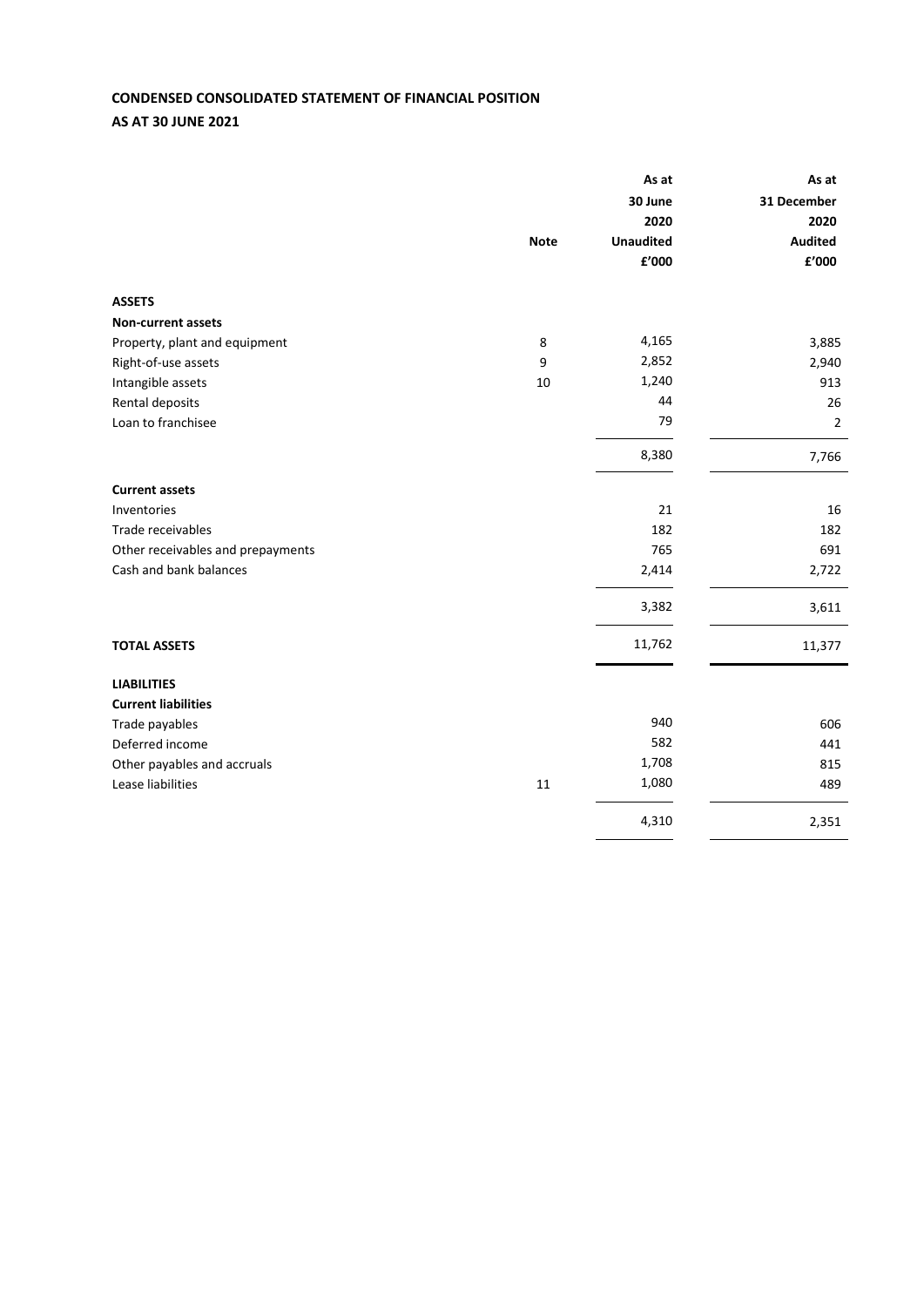# **CONDENSED CONSOLIDATED STATEMENT OF FINANCIAL POSITION AS AT 30 JUNE 2021 (continued)**

|                                |             | As at                  | As at                    |
|--------------------------------|-------------|------------------------|--------------------------|
|                                |             | 30 June                | 31 December              |
|                                |             | 2020                   | 2020                     |
|                                | <b>Note</b> | <b>Unaudited</b>       | Audited                  |
|                                |             | ${\bf f}^{\prime}$ 000 | ${\bf f}^{\prime}$ 000   |
| <b>Non-current liabilities</b> |             |                        |                          |
| Deferred income                |             | 98                     | 152                      |
| Provisions                     |             | 160                    | 128                      |
| Convertible loan notes         |             | 310                    | 289                      |
| Other Loans                    |             | 119                    | $\overline{\phantom{a}}$ |
| Lease liabilities              | $11\,$      | 2,608                  | 3,253                    |
|                                |             | 3,295                  | 3,822                    |
|                                |             |                        |                          |
| <b>TOTAL LIABILITIES</b>       |             | 7,605                  | 6,173                    |
|                                |             |                        |                          |
| <b>NET ASSETS</b>              |             | 4,157                  | 5,204                    |
|                                |             |                        |                          |

## **EQUITY**

| Capital and reserves attributable to equity holders of Escape Hunt Plc |           |           |
|------------------------------------------------------------------------|-----------|-----------|
| 12<br>Share capital                                                    | 1,108     | 1,005     |
| Share premium account                                                  | 29,011    | 27,758    |
| Merger relief reserve                                                  | 4,756     | 4,756     |
| Convertible loan note reserve                                          | 68        | 68        |
| Accumulated losses                                                     | (30, 834) | (28, 444) |
| Currency translation reserve                                           | (120)     | (81)      |
| Capital redemption reserve                                             | 46        | 46        |
| Share-based payment reserve                                            | 122       | 96        |
|                                                                        |           |           |
| <b>TOTAL EQUITY</b>                                                    | 4,157     | 5,204     |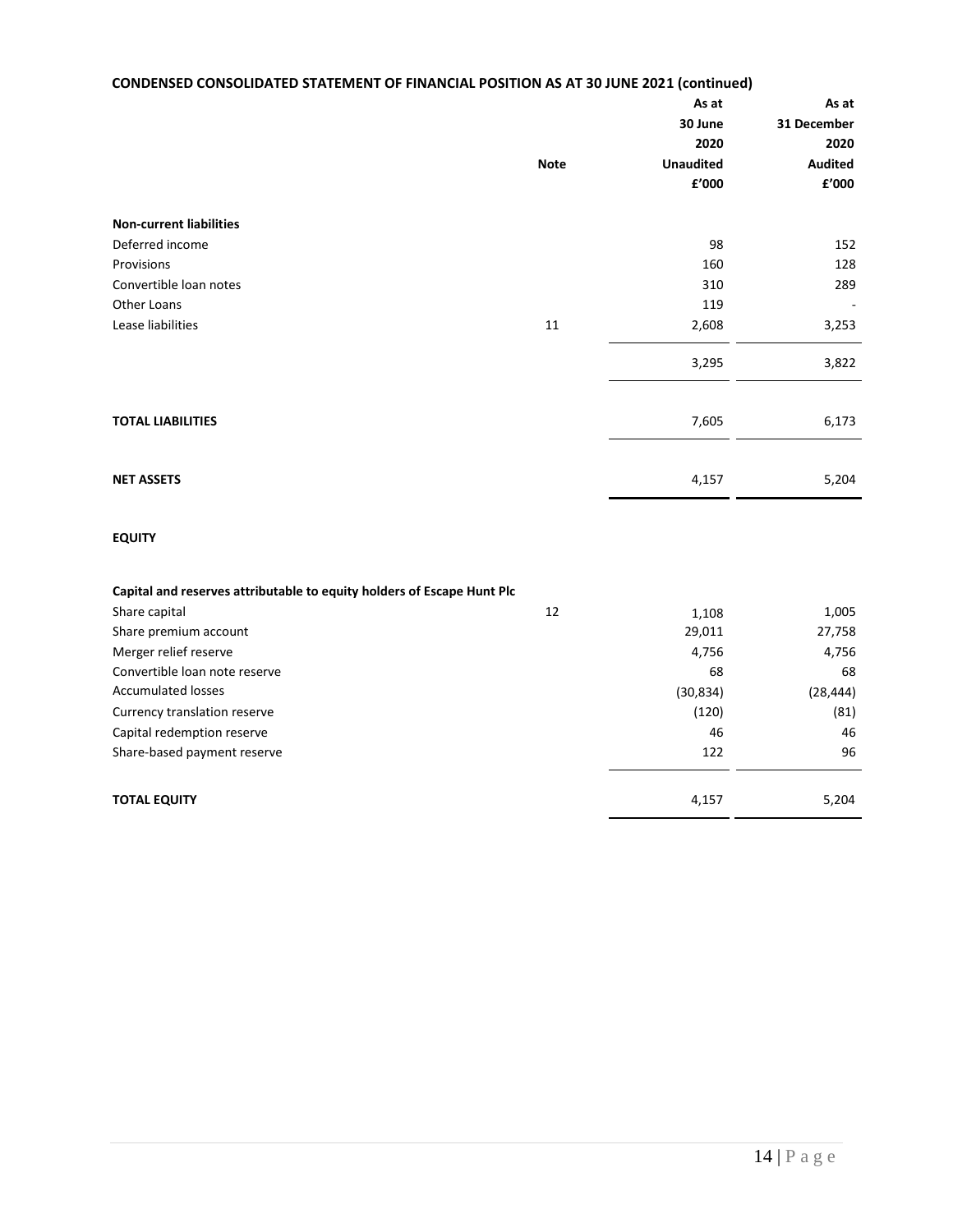## **CONDENSED CONSOLIDATED STATEMENT OF CHANGES IN EQUITY**

| Attributable to owners of the parent |  |
|--------------------------------------|--|
|--------------------------------------|--|

<span id="page-14-1"></span><span id="page-14-0"></span>

|                                                               | Share<br>capital | Share<br>premium<br>account | Merger<br>relief<br>reserve | Currency<br>translation<br>reserve | Capital<br>redemption<br>reserve | Share-<br>based<br>payment<br>reserve | <b>Convertible</b><br>loan note<br>reserve | Accumulated<br>losses    | Total            |
|---------------------------------------------------------------|------------------|-----------------------------|-----------------------------|------------------------------------|----------------------------------|---------------------------------------|--------------------------------------------|--------------------------|------------------|
| Six months ended                                              |                  |                             |                             |                                    |                                  |                                       |                                            |                          |                  |
| 30 June<br>2021                                               | £'000            | £'000                       | £'000                       | £'000                              | £'000                            | £'000                                 | £'000                                      | £'000                    | £'000            |
|                                                               |                  |                             |                             |                                    |                                  |                                       |                                            |                          |                  |
| <b>Balance as at</b><br>1 January 2021<br>Loss for the period | 1,005            | 27,758                      | 4,756                       | (81)<br>÷,                         | 46                               | 96                                    | 68                                         | (28, 444)<br>(2, 390)    | 5,204<br>(2,390) |
| Other comprehensive<br>income                                 |                  |                             | $\overline{\phantom{a}}$    | (39)                               |                                  |                                       |                                            |                          | (39)             |
| <b>Total comprehensive</b><br>loss                            |                  |                             |                             | (39)                               |                                  |                                       |                                            | (2, 390)                 | (2,429)          |
| Issue of shares                                               | 103              | 1,320                       |                             |                                    |                                  |                                       |                                            |                          | 1,423            |
| Share issue costs                                             |                  | (67)                        |                             |                                    |                                  |                                       |                                            |                          | (67)             |
| Share-based payment<br>charge                                 |                  |                             | ÷,                          | $\overline{\phantom{a}}$           | $\overline{a}$                   | 26                                    |                                            | $\overline{\phantom{a}}$ | 26               |
| Transactions with<br>owners                                   | 103              | 1,253                       | ÷,                          |                                    | $\overline{\phantom{a}}$         | 26                                    | $\overline{\phantom{a}}$                   | $\overline{\phantom{a}}$ | 1,382            |
| <b>Balance as at 30 June</b><br>2021                          | 1,108            | 29,011                      | 4,756                       | (120)                              | 46                               | 122                                   | 68                                         | (30, 834)                | 4,157            |
| Six months ended<br>30 June<br>2020                           | £'000            | £'000                       | £'000                       | £'000                              | £'000                            | £'000                                 | £'000                                      | £'000                    | £'000            |
| <b>Balance as at</b><br>1 January 2020                        | 336              | 24,717                      | 4,756                       | (19)                               | 46                               | 67                                    |                                            | (21, 803)                | 8,100            |
| Loss for the period<br>Other comprehensive                    |                  |                             |                             | $\overline{a}$                     |                                  |                                       |                                            | (3,091)                  | (3,091)          |
| income                                                        |                  |                             | $\overline{a}$              | 18                                 |                                  | $\overline{a}$                        |                                            |                          | 18               |
| <b>Total comprehensive</b><br>loss                            |                  |                             |                             | 18                                 |                                  | ÷                                     |                                            | (3,091)                  | (3,073)          |
| Share-based payment<br>charge                                 |                  |                             | $\overline{a}$              | $\overline{a}$                     | L,                               | 5                                     |                                            |                          | 5                |
| Transactions with<br>owners                                   |                  |                             |                             |                                    |                                  | 5                                     |                                            |                          | 5                |
| <b>Balance as at 30 June</b><br>2020                          | 336              | 24,717                      | 4,756                       | (1)                                | 46                               | 72                                    |                                            | (24, 894)                | 5,032            |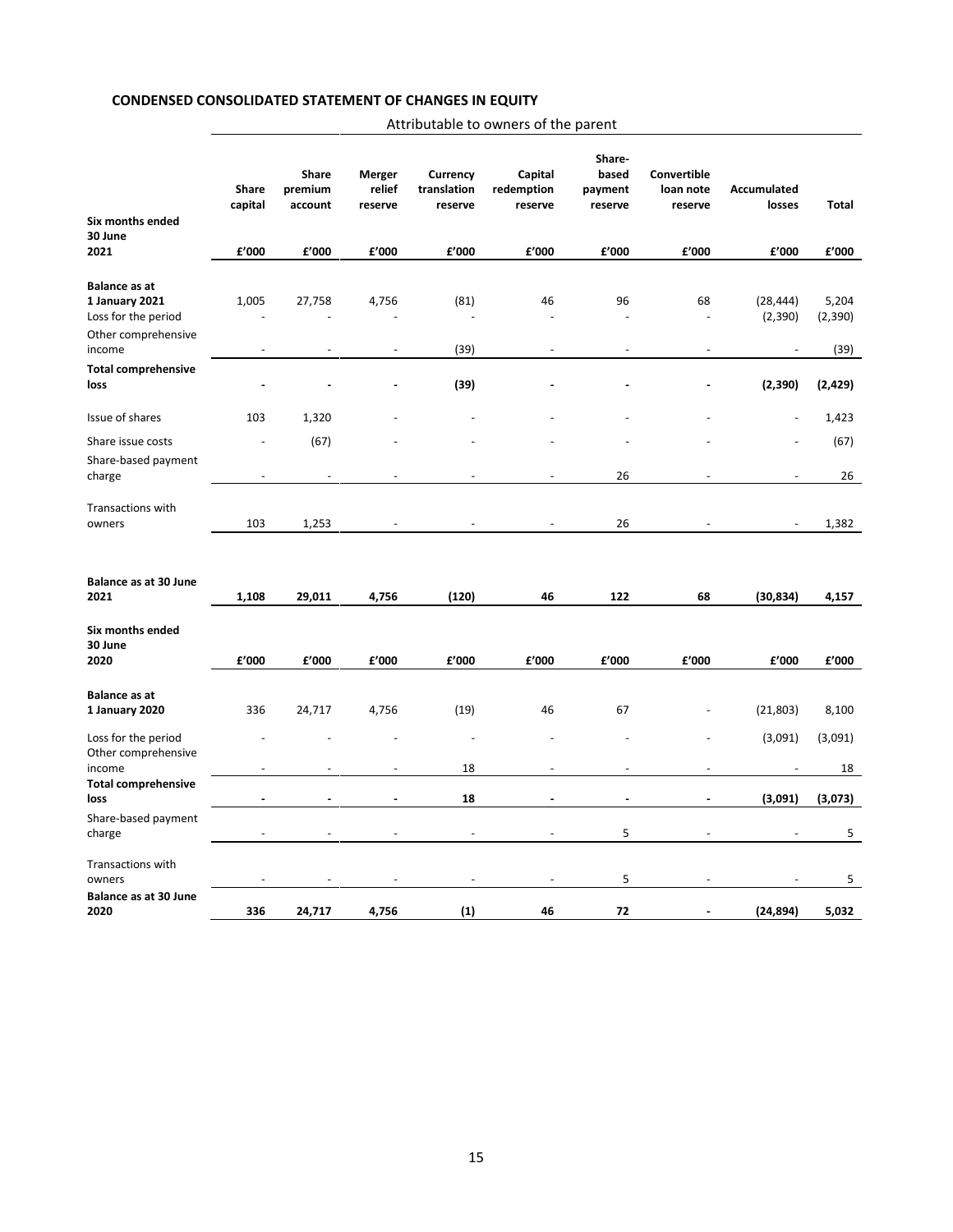## **CONDENSED CONSOLIDATED STATEMENT OF CASH FLOWS**

| FOR THE SIX MONTHS ENDED 30 JUNE 2021                    |             | Six months ended | Six months ended |
|----------------------------------------------------------|-------------|------------------|------------------|
|                                                          |             | 30 June 2021     | 30 June 2020     |
|                                                          |             | <b>Unaudited</b> | <b>Unaudited</b> |
| Cash flows from operating activities                     | <b>Note</b> | £'000            | £'000            |
| Loss before income tax                                   |             | (2, 338)         | (3,089)          |
| Adjustments:                                             |             |                  |                  |
| Depreciation of property, plant and equipment            | 8           | 799              | 921              |
| Depreciation of right-of-use assets                      | 9           | 239              | 190              |
| Amortisation of intangible assets                        | 10          | 216              | 1,078            |
| Provision against non-current assets                     |             | 69               |                  |
| Loss on write-off of property, plant and equipment       |             | 18               |                  |
| Share-based payment expense                              |             | 26               | 5                |
| Foreign currency movements                               |             | 6                |                  |
| Lease interest charges                                   | 11          | 102              |                  |
| Rent concessions received                                | 11          | (25)             |                  |
| Profit on closure/modification of leases                 |             | (31)             |                  |
| Interest income                                          |             | (8)              | (9)              |
| Operating cash flow before working capital changes       |             | (927)            | (904)            |
| Decrease in trade and other receivables                  |             | 23               | 350              |
| Increase in inventories                                  |             | (5)              |                  |
| Foreign currency translation differences                 |             | (8)              | 26               |
| Increase in trade and other payables                     |             | 706              | 337              |
| Increase in provisions                                   |             | 32               | 26               |
| Increase in deferred income                              |             | 87               | 69               |
| Cash used in operations                                  |             | (92)             | (96)             |
| Income taxes paid                                        |             | (8)              | 2                |
| Net cash used in operating activities                    |             | (100)            | (94)             |
| Cash flows from investing activities                     |             |                  |                  |
| Purchase of property, plant and equipment                | 8           | (1,001)          | (634)            |
| Disposal of property, plant and equipment                |             |                  | 40               |
| Purchase of intangibles                                  | 10          | (70)             | (170)            |
| Disposals of intangibles                                 |             |                  | 7                |
| Receipt of deposits                                      |             | 18               |                  |
| Loans advanced to franchisees                            |             | (146)            | (47)             |
| Acquisition of subsidiary, net of cash acquired          | 13          | (139)            |                  |
| Interest received                                        |             | 8                | 9                |
| Net cash used in investing activities                    |             | (1, 330)         | (795)            |
| Cash flows from financing activities                     |             |                  |                  |
| Proceeds from issue of ordinary shares                   | 12          | 1,423            |                  |
| Share issue costs                                        | 12          | (67)             |                  |
| Loan repayments                                          |             | (18)             |                  |
| Lease interest charge payment                            | 11          | (102)            |                  |
| Repayment of finance leases                              | 11          | (122)            | (161)            |
| Net cash from financing activities                       |             | 1,114            | (161)            |
| Net increase / (decrease) in cash and bank balances      |             | (316)            | (1,050)          |
| Cash and cash equivalents at beginning of period         |             | 2,722            | 2,171            |
| Exchange rate changes on cash held in foreign currencies |             | 8                | (7)              |
| Cash and cash equivalents at end of period               |             | 2,414            | 1,114            |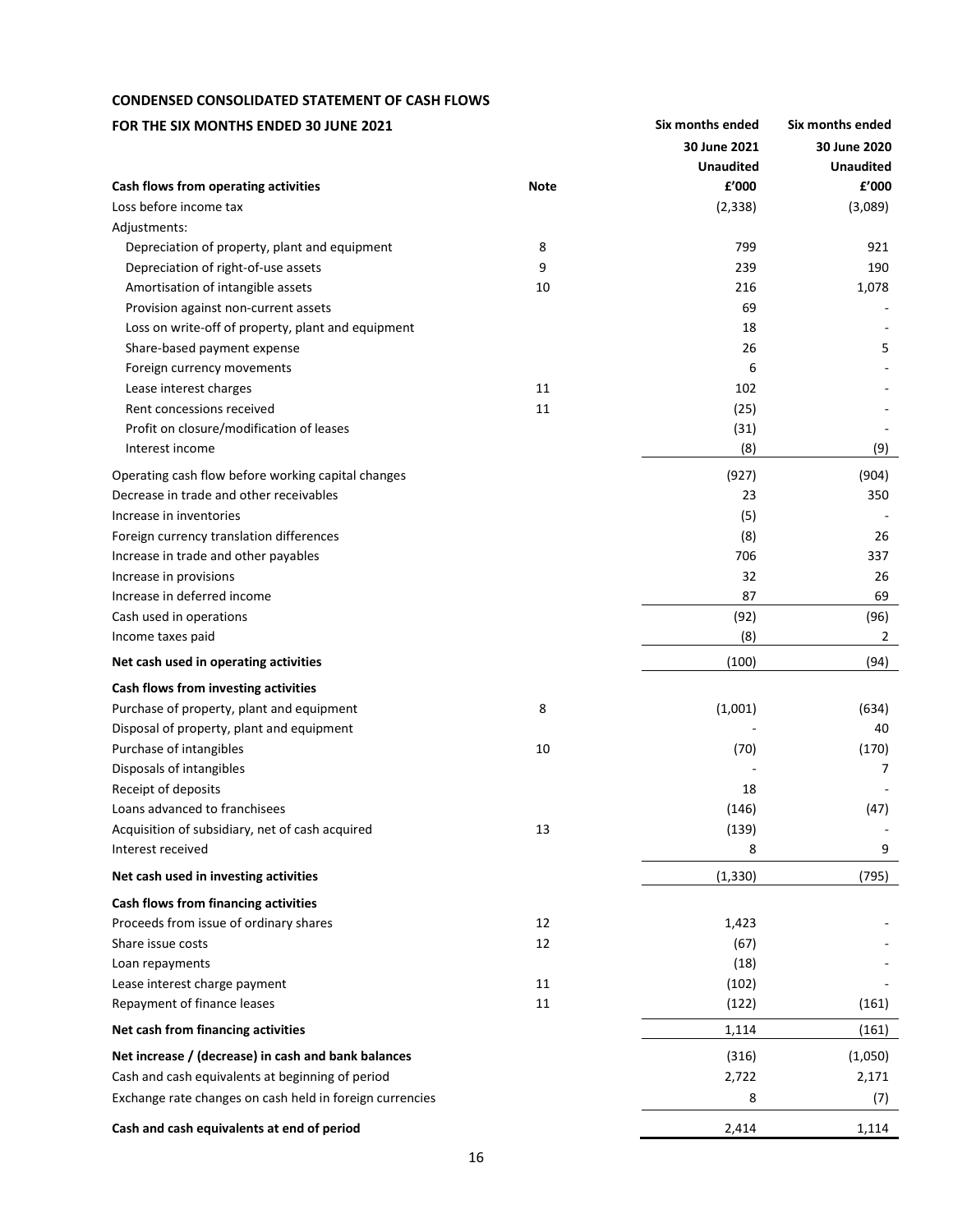## **NOTES TO THE UNAUDITED INTERIM REPORT FOR THE SIX MONTHS ENDED 30 JUNE 2021**

#### <span id="page-16-0"></span>**1. General information**

The Company was incorporated in England on 17 May 2016 under the name of Dorcaster Limited with registered number 10184316 as a private company with limited liability under the Companies Act 2006. The Company was re-registered as a public company on 13 June 2016 and changed its name to Dorcaster Plc on 13 June 2016. On 8 July 2016, the Company's shares were admitted to AIM.

Until its acquisition of Experiential Ventures Limited on 2 May 2017, the Company was an investing company (as defined in the AIM Rules for Companies) and did not trade.

On 2 May 2017, the Company completed the acquisition of the entire issued share capital of Experiential Ventures Limited. Experiential Ventures Limited was the holding company of the Escape Hunt Group which is a global provider of live 'escape the room' experiences.

On 2 May 2017, the Company's name was changed to Escape Hunt plc.

The Company's registered office is Belmont House, Station Way, Crawley, RH10 1JA.

The consolidated financial information represents the consolidated results of the Company and its subsidiaries, (together referred to as "the Group"). The Consolidated Interim Financial Statements are presented in Pounds Sterling, which is the currency of the primary economic environment in which the Company operates.

#### **2. Basis of preparation**

These interim consolidated financial statements have been prepared in accordance with IAS 34 Interim Financial Reporting. They do not include all disclosures that would otherwise be required in a complete set of financial statements and should be read in conjunction with the 2020 annual report. The statutory financial statements for the year ended 31 December 2020 were prepared in accordance with International Financial Reporting Standards in accordance with the requirements of the Companies Act 2006. The auditors reported on those financial statements; their Audit Report was unqualified.

The interim financial information is unaudited and does not constitute statutory accounts as defined in the Companies Act 2006.

The interim financial information was approved and authorised for issue by the Board of Directors on 28 September 2021.

#### **3. Going concern**

The financial statements have been prepared on a going concern basis which contemplates the continuity of normal business activities and the realisation of assets and the settlement of liabilities in the ordinary course of business.

The directors have assessed the Group's ability to continue in operational existence for the foreseeable future in accordance with the Financial Reporting Council's Guidance on the going concern basis of accounting and reporting on solvency and liquidity risks issued in April 2016.

The Board has prepared detailed cashflow forecasts covering a thirty-month period from the reporting date. The forecasts take into account the residual impact of COVID-19 on the business, notably that various payments were deferred during the lockdown period, including employment tax and national insurance payments and, in the case of certain sites, rent payments. Some of these deferred payments have subsequently been waived by landlords, but most will need to be caught up utilising cash resources.

The UK sites were able to re-open on 17 May 2021 and have been trading since then without any material restrictions. Taking into account the resumption of trading since re-opening sites to the end of August the Group has considered a number of potential scenarios for the ongoing trading, including the possibility of a further, short lockdown. The Group also plans to continue the roll out new sites in the UK which are expected to contribute to performance in future.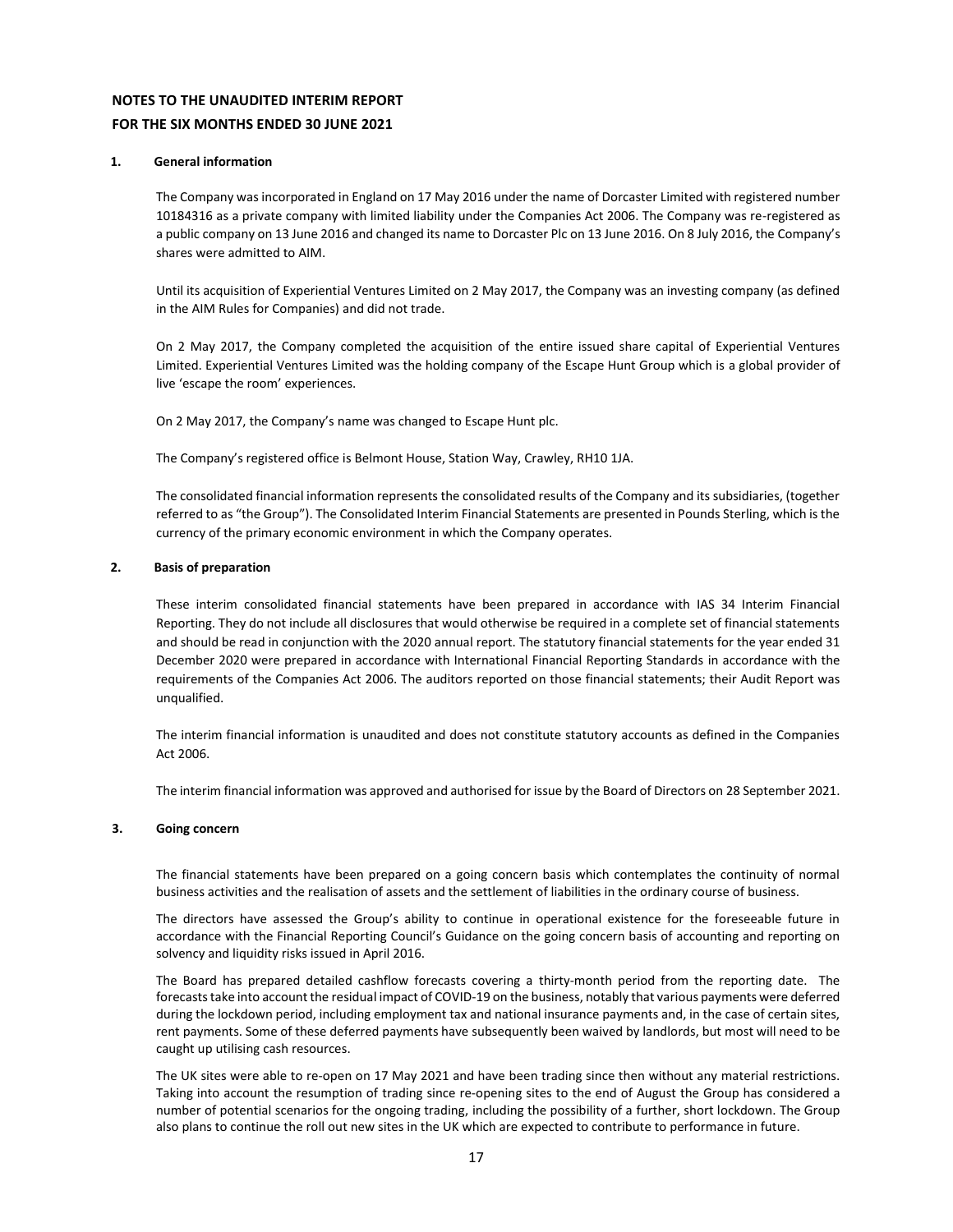Based on the assumptions contained in the scenarios considered and taking into account mitigating actions that could be taken in the event of a further lockdown or COVID related slowdown, the directors consider there are reasonable grounds to believe that the Group will be able to pay its debts as and when they become due and payable, as well as to fund the Group's future operating expenses. The going concern basis preparation is therefore considered to be appropriate in preparing these financial statements.

#### **4. Significant accounting policies**

The Company has applied the same accounting policies, presentation, methods of computation, significant judgements and the key sources of estimation of uncertainties in its interim consolidated financial statements as in its audited financial statements for the year ended 31 December 2020, which have been prepared in accordance with International Financial Reporting Standards in accordance with international accounting standards in conformity with the requirements of the Companies Act 2006.

#### *Government Grants*

During the period, the Company received benefits from Government grants. Revenue based Government grants are recognised through the consolidated statement of comprehensive income by netting off against the costs to which they relate. Where the grant is not directly associated with costs incurred during the period, it is recognised as 'other income'.

#### **5. Segment information**

Management considers that the Group has two operating segments. Revenues are reviewed based on the nature of the services provided as follows:

- 1. The franchise business, where all franchised branches are operating under effectively the same model; and
- 2. The owner-operated branch business, which consisted of 14 sites in the UK and 1 in Dubai plus 1 acquired in Paris and another in Brussels during the six months to 30 June 2021.

The Group operates on a global basis. At the balance sheet date, the Company had active franchisees in 17 countries. The Company does not presently analyse or measure the performance of the franchising business into geographic regions or by type of revenue, since this does not provide meaningful analysis to managing the business. Segment results, assets and liabilities include items directly attributable to a segment as well as those that can be allocated on a reasonable basis.

The cost of sales in the owner-operated business comprise site staff costs and other costs directly related to revenue generation. In the franchisee business, the cost of sales comprises principally the creation and shipping of games to franchisees.

|                                              | Owner<br>operated | <b>Franchise</b><br>operated | <b>Unallocated</b> | Total    |
|----------------------------------------------|-------------------|------------------------------|--------------------|----------|
| Six months ended 30 June 2021                | £'000             | f'000                        | £'000              | £'000    |
| Revenue                                      | 936               | 242                          |                    | 1,178    |
| Cost of sales                                | (377)             |                              |                    | (377)    |
| <b>Gross profit</b>                          | 559               | 242                          |                    | 801      |
| Other income                                 | 341               |                              |                    | 341      |
| Site level operating costs                   | (701)             |                              |                    | (701)    |
| <b>Site level EBITDA</b>                     | 199               | 242                          |                    | 441      |
| Centrally incurred overheads                 | (146)             | (99)                         | (992)              | (1, 237) |
| <b>Adjusted EBITDA</b>                       | 53                | 143                          | (992)              | (796)    |
| Interest income                              |                   |                              | 8                  | 8        |
| Interest expense                             |                   |                              | (22)               | (22)     |
| Finance lease charges                        | (81)              |                              | (21)               | (102)    |
| Depreciation and amortisation                | (1,049)           | (9)                          | (196)              | (1, 254) |
| Exceptional professional and branch closures | (11)              |                              | (67)               | (78)     |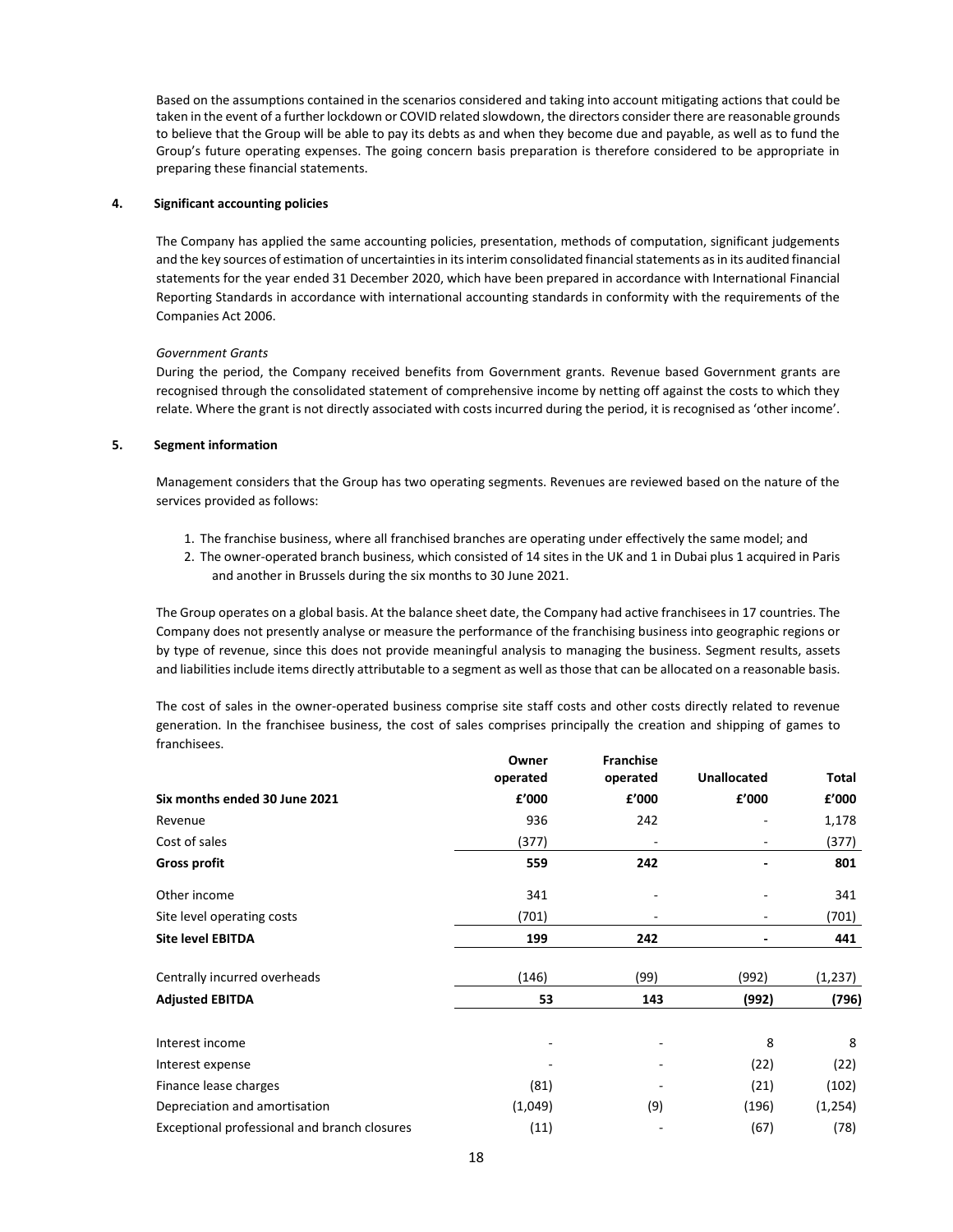| Provision against loan                   |         |     | (69)     | (69)     |
|------------------------------------------|---------|-----|----------|----------|
| Loss on disposal of assets               | (11)    |     | (7)      | (18)     |
| Foreign currency losses                  |         | (6) |          | (6)      |
| Rent credits recognised                  | 16      |     | 9        | 25       |
| Share-based payment expenses             | -       |     | (26)     | (26)     |
| Profit/(loss) from operations before tax | (1,083) | 128 | (1, 383) | (2, 338) |
| Taxation                                 | -       | -   | (13)     | (13)     |
| Profit / (loss) for the period           | (1,083) | 128 | (1,396)  | (2, 351) |
| Other information:                       |         |     |          |          |
| Non-current assets                       | 7,024   | 30  | 1,326    | 8,380    |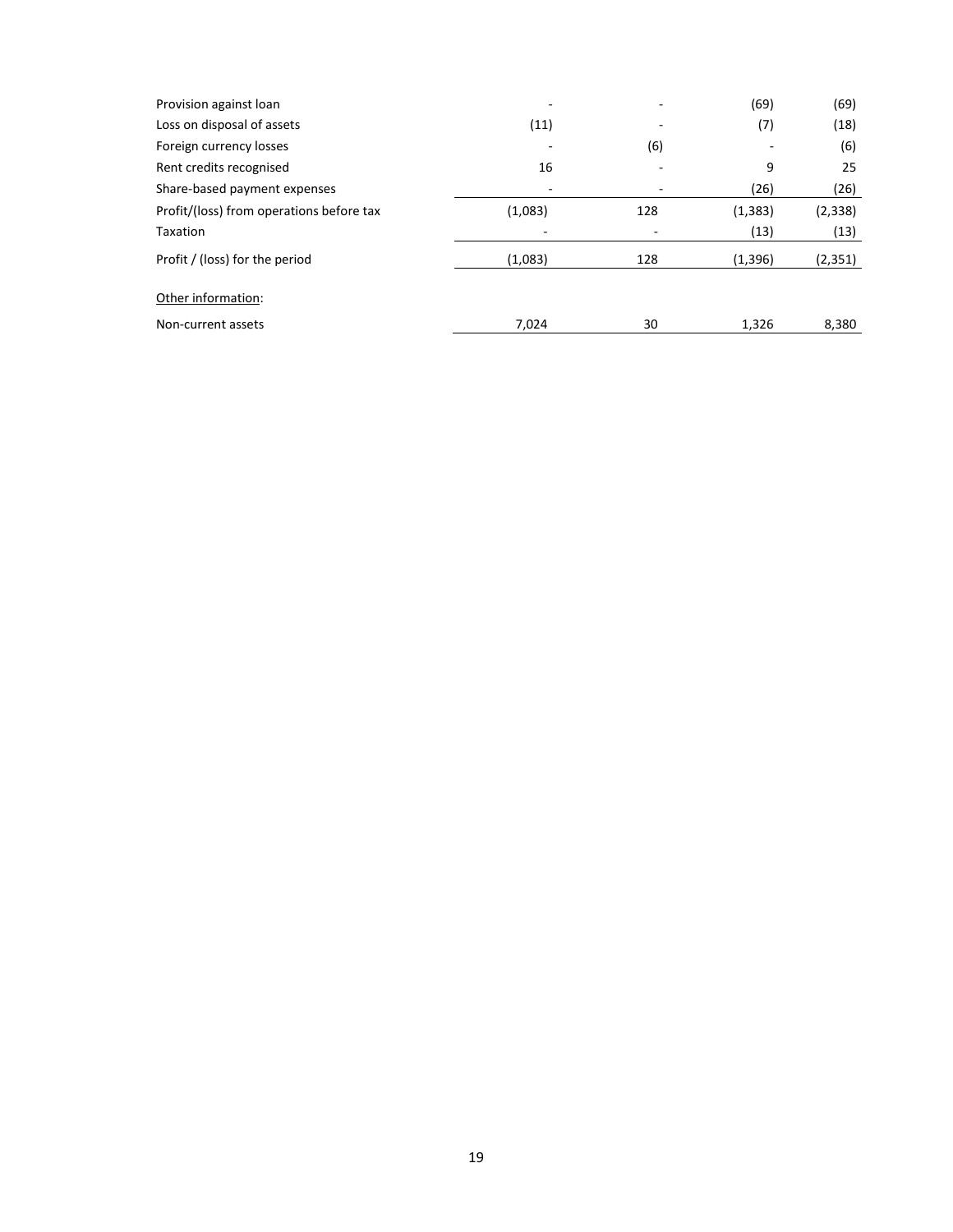|                                          | Owner<br>operated | <b>Franchise</b><br>operated | <b>Unallocated</b> | Total    |
|------------------------------------------|-------------------|------------------------------|--------------------|----------|
| Six months ended 30 June 2020            | £'000             | £'000                        | £'000              | £'000    |
| Revenue                                  | 1,017             | 287                          | 2                  | 1,306    |
| Cost of sales                            | (362)             | (38)                         | (6)                | (406)    |
| <b>Gross profit</b>                      | 655               | 249                          | (4)                | 900      |
| Other income                             | 130               |                              |                    | 130      |
| Site level operating costs               | (745)             |                              |                    | (745)    |
| <b>IFRS 16 Adjustment</b>                | 214               |                              |                    | 214      |
| <b>Site level EBITDA</b>                 | 254               | 249                          | (4)                | 499      |
| Centrally incurred overheads             | (81)              | (110)                        | (1, 168)           | (1, 359) |
| IFRS 16 Adjustment                       |                   |                              | 44                 | 44       |
| <b>EBITDA</b>                            | 173               | 139                          | (1, 128)           | (816)    |
| Interest income                          |                   |                              | 8                  | 8        |
| Finance lease charges                    | (82)              |                              | (6)                | (88)     |
| Depreciation and amortisation            | (1,087)           | (9)                          | (1,092)            | (2, 188) |
| Share-based payment expenses             |                   |                              | (5)                | (5)      |
| Profit/(loss) from operations before tax | (996)             | 130                          | (2, 223)           | (3,089)  |
| Taxation                                 |                   | (2)                          |                    | (2)      |
| Profit / (loss) for the period           | (996)             | 128                          | (2, 223)           | (3,091)  |
| Other information:                       |                   |                              |                    |          |
| Non-current assets                       | 6,140             | 354                          | 2,117              | 8,612    |

#### **6. Loss per share**

Basic loss per share is calculated by dividing the loss attributable to equity holders by the weighted average number of ordinary shares in issue during the period. Diluted loss per share is not presented as the potential issue of ordinary shares from the exercise of warrants are anti-dilutive.

|                                    | Six months       | Six months       |
|------------------------------------|------------------|------------------|
|                                    | ended            | ended            |
|                                    | 30 June          | 30 June          |
|                                    | 2021             | 2020             |
|                                    | <b>Unaudited</b> | <b>Unaudited</b> |
|                                    | £                | £                |
| Loss after tax (£000)              | (2, 344)         | (3,091)          |
| Weighted average number of shares: |                  |                  |
| Basic and diluted                  | 83,628,885       | 26,925,925       |
| Loss per share                     |                  |                  |
| Basic and diluted<br>۰             | 0.0280           | 0.1148           |

#### **7. Taxation**

The tax charge is based on the expected effective tax rate for the year. The Group estimates it has tax losses of approximately £21.5m as at 30 June 2021 which, subject to agreement with taxation authorities, would be available to carry forward against future profits. The estimated tax value of such losses amounts to approximately £4.1m.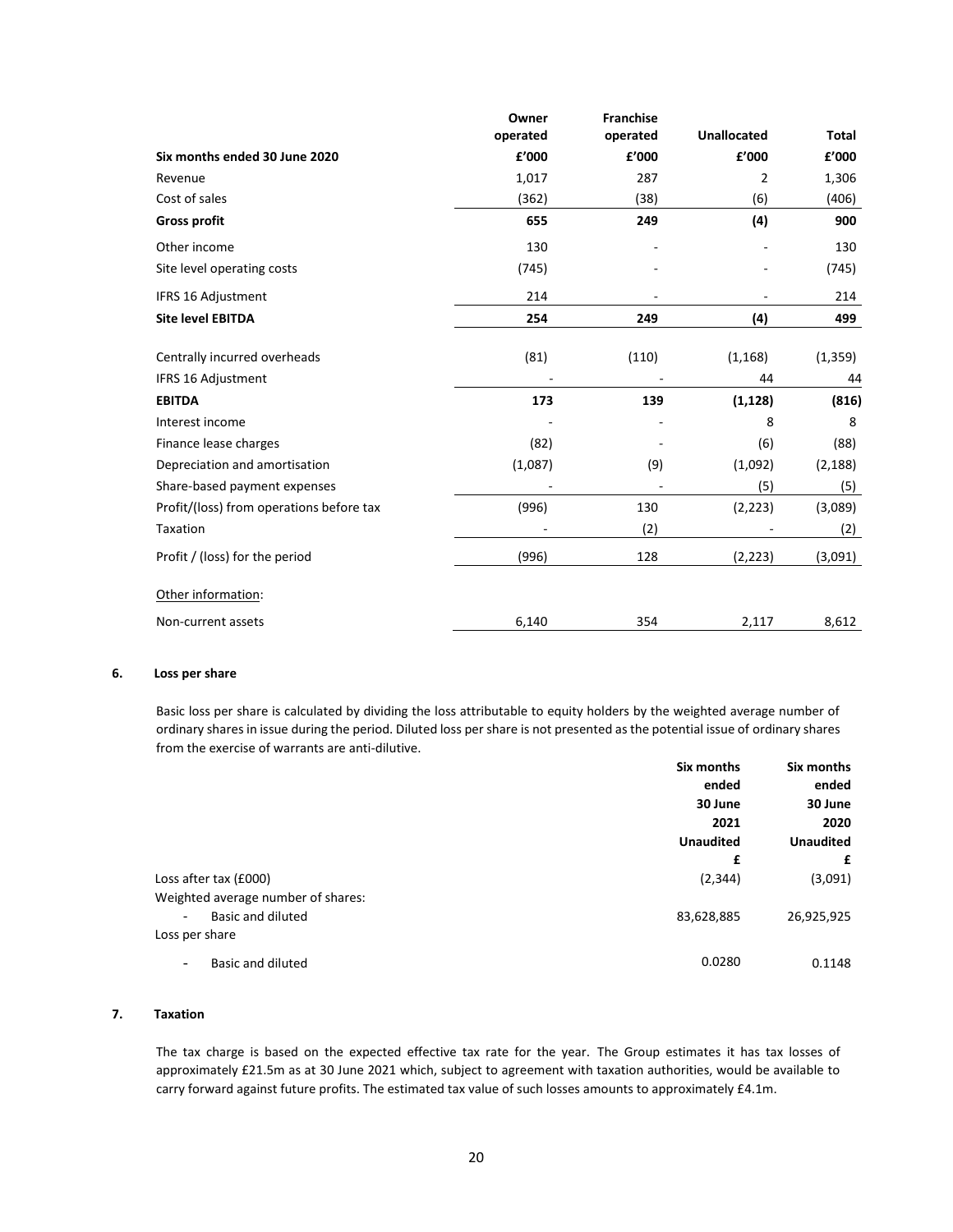### **8. Property, plant and equipment**

|                                    | Leasehold<br>property | Office<br>equipment |                          | <b>Furniture and</b><br>fixtures<br><b>Computers</b> |         | <b>Total</b> |
|------------------------------------|-----------------------|---------------------|--------------------------|------------------------------------------------------|---------|--------------|
|                                    | £'000                 | £'000               | £'000                    | £'000                                                | £'000   | £'000        |
| Cost                               |                       |                     |                          |                                                      |         |              |
| At 31 December 2020                | 3,905                 | 15                  | 122                      | 262                                                  | 3,962   | 8,266        |
| Additions arising from internal    |                       |                     |                          |                                                      |         |              |
| purchase                           | 240                   |                     | 5                        | 24                                                   | 732     | 1,001        |
| Acquisitions                       | 395                   | 37                  |                          | 18                                                   |         | 450          |
| Disposals / adjustments            | (22)                  | (1)                 | (6)                      | (18)                                                 | (29)    | (76)         |
| As at 30 June 2021                 | 4,518                 | 51                  | 121                      | 286                                                  | 4,665   | 9,641        |
| <b>Accumulated depreciation</b>    |                       |                     |                          |                                                      |         |              |
| At 31 December 2020                | (1,651)               | (13)                | (86)                     | (110)                                                | (2,521) | (4, 381)     |
| Additions arising from acquisition | (303)                 | (35)                | $\overline{\phantom{a}}$ | (18)                                                 |         | (356)        |
| Depreciation charge                | (363)                 |                     | (12)                     | (43)                                                 | (382)   | (799)        |
| Disposals / adjustments            | 15                    | 2                   | 6                        | 10                                                   | 28      | 62           |
| As at 30 June 2021                 | (2,302)               | (46)                | (92)                     | (161)                                                | (2,875) | (5, 476)     |
| <b>Carrying amounts</b>            |                       |                     |                          |                                                      |         |              |
| At 31 December 2020                | 2,254                 | 2                   | 36                       | 152                                                  | 1,441   | 3,885        |
| At 30 June 2021                    | 2,216                 | 5                   | 29                       | 125                                                  | 1,790   | 4,165        |

## **9. Right-of-use assets**

|                                                             | As at<br>30 June | As at<br>31 Dec |
|-------------------------------------------------------------|------------------|-----------------|
|                                                             | 2021             | 2020            |
|                                                             | f'000            | £'000           |
| Land and buildings – right-of-use asset                     | 3,884            | 3,127           |
| Closures / leases ended for renegotiation during the period | (128)            | (336)           |
| Additions                                                   | 282              | 1,034           |
| Newly negotiated leases                                     | (2)              | 152             |
| Less: Accumulated depreciation                              |                  |                 |
| At the beginning of the period                              | (945)            | (657)           |
| Depreciation charged for the period                         | (239)            | (380)           |
| Net book value                                              | 2,852            | 2,940           |

The additions of £282,000 in the period relate to a new lease signed. The Group leases land and buildings for its offices and escape room venues under agreements of between five to fifteen years with, in some cases, options to extend. The leases have various escalation clauses. On renewal, the terms of the leases are renegotiated.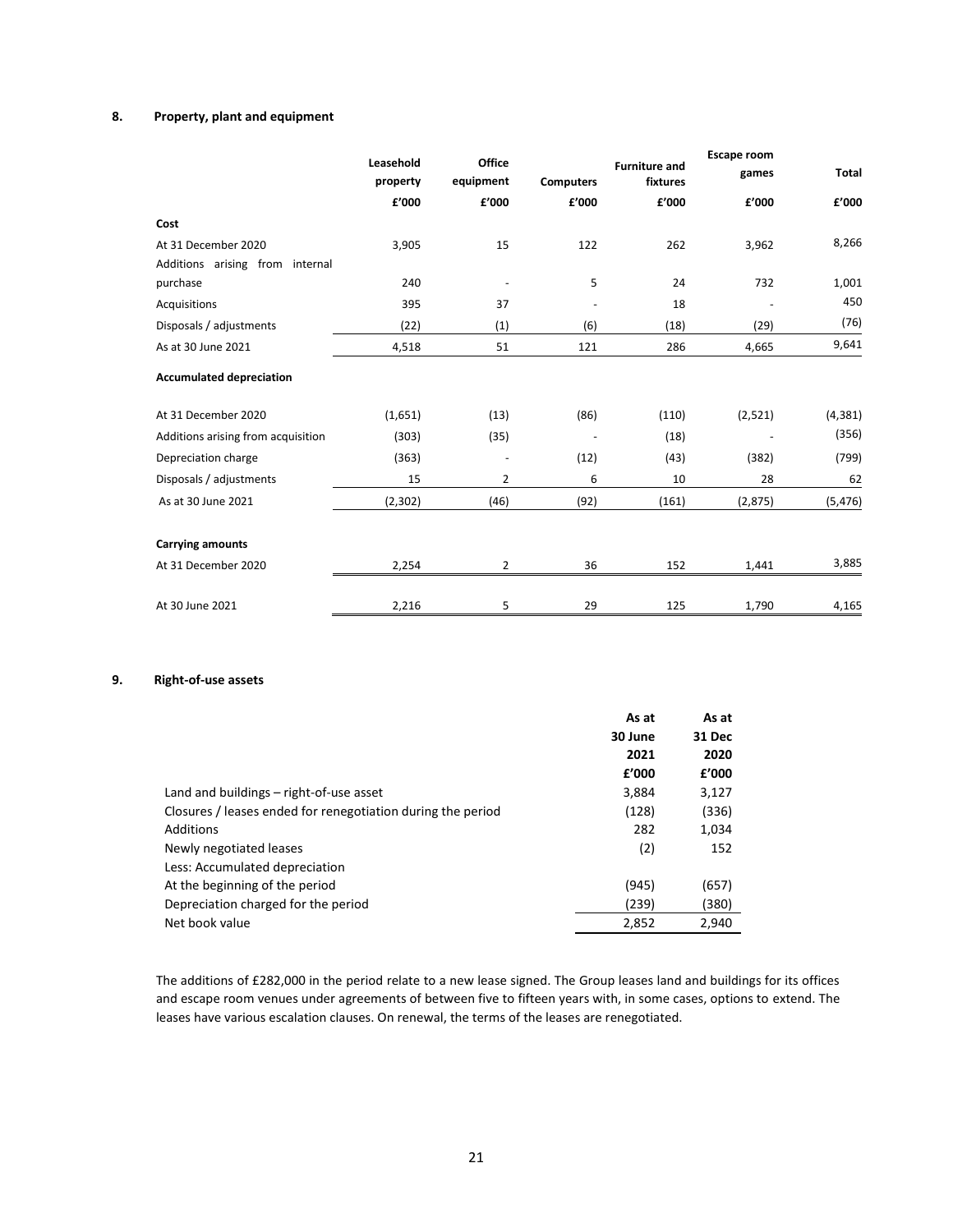### **10. Intangible assets**

|                                                        | Goodwill                 | <b>Trademarks</b><br>and patents | Intellectual<br>property | Internally<br>generated IP | Franchise<br>agreements | App<br>Quest             | Portal         | <b>Total</b> |
|--------------------------------------------------------|--------------------------|----------------------------------|--------------------------|----------------------------|-------------------------|--------------------------|----------------|--------------|
|                                                        | £'000                    | £'000                            | £'000                    | £'000                      | £'000                   | £'000                    | £'000          | £'000        |
| Cost                                                   |                          |                                  |                          |                            |                         |                          |                |              |
| At 31 December 2020<br>Additions arising from internal | 1,412                    | 78                               | 10,195                   | 855                        | 802                     | 100                      | 269            | 13,711       |
| development                                            | $\overline{\phantom{a}}$ |                                  |                          | 70                         |                         |                          |                | 70           |
| Additions arising from acquisition                     | 457                      |                                  |                          | L,                         |                         | $\overline{\phantom{a}}$ | 47             | 504          |
| Disposals / adjustments                                |                          |                                  |                          |                            |                         |                          | $\blacksquare$ |              |
| As at 30 June 2021                                     | 1,869                    | 78                               | 10,195                   | 925                        | 802                     | 100                      | 316            | 14,285       |
|                                                        |                          |                                  |                          |                            |                         |                          |                |              |
| <b>Accumulated amortisation</b>                        |                          |                                  |                          |                            |                         |                          |                |              |
| At 31 December 2020                                    | (1, 393)                 | (47)                             | (10, 195)                | (405)                      | (420)                   | (100)                    | (238)          | (12, 798)    |
| Additions arising from acquisition                     |                          | ÷,                               |                          |                            |                         |                          | (31)           | (31)         |
| Amortisation                                           | $\overline{a}$           | (7)                              |                          | (129)                      | (57)                    |                          | (23)           | (216)        |
| At 30 June 2021                                        | (1, 393)                 | (54)                             | (10, 195)                | (534)                      | (477)                   | (100)                    | (292)          | (13,045)     |
|                                                        |                          |                                  |                          |                            |                         |                          |                |              |
| <b>Carrying amounts</b>                                |                          |                                  |                          |                            |                         |                          |                |              |
| At 31 December 2020                                    | 19                       | 31                               |                          | 450                        | 382                     |                          | 31             | 913          |
|                                                        |                          |                                  |                          |                            |                         |                          |                |              |
| At 30 June 2021                                        | 476                      | 24                               |                          | 391                        | 325                     |                          | 24             | 1,240        |

## **11. Lease liabilities**

|                                                             | Six months ended<br>30 June 2021 | Six months ended<br>30 June 2020 |
|-------------------------------------------------------------|----------------------------------|----------------------------------|
|                                                             | £'000                            | £'000                            |
| In respect of right-of-use assets                           |                                  |                                  |
| Balance at beginning of period                              | 3,742                            | 2,602                            |
| Closures / leases ended for renegotiation during the period | (411)                            |                                  |
| Additions during the period                                 | 282                              | 363                              |
| Newly negotiated leases                                     | (16)                             |                                  |
| Interest Incurred                                           | 102                              | 88                               |
| Repayments during the period                                | (122)                            | (249)                            |
| Rent concessions received                                   | (24)                             |                                  |
| Reallocated from accruals and trade payables                | 135                              |                                  |
| Lease liabilities at end of period                          | 3,688                            | 2,804                            |

|                                | As at   | As at   |
|--------------------------------|---------|---------|
|                                | 30 June | 30 June |
|                                | 2021    | 2020    |
|                                | £'000   | £'000   |
| <b>Maturity</b>                |         |         |
| Current                        | 855     | 342     |
| Non-current                    | 2,833   | 2,462   |
| <b>Total lease liabilities</b> | 3,688   | 2,804   |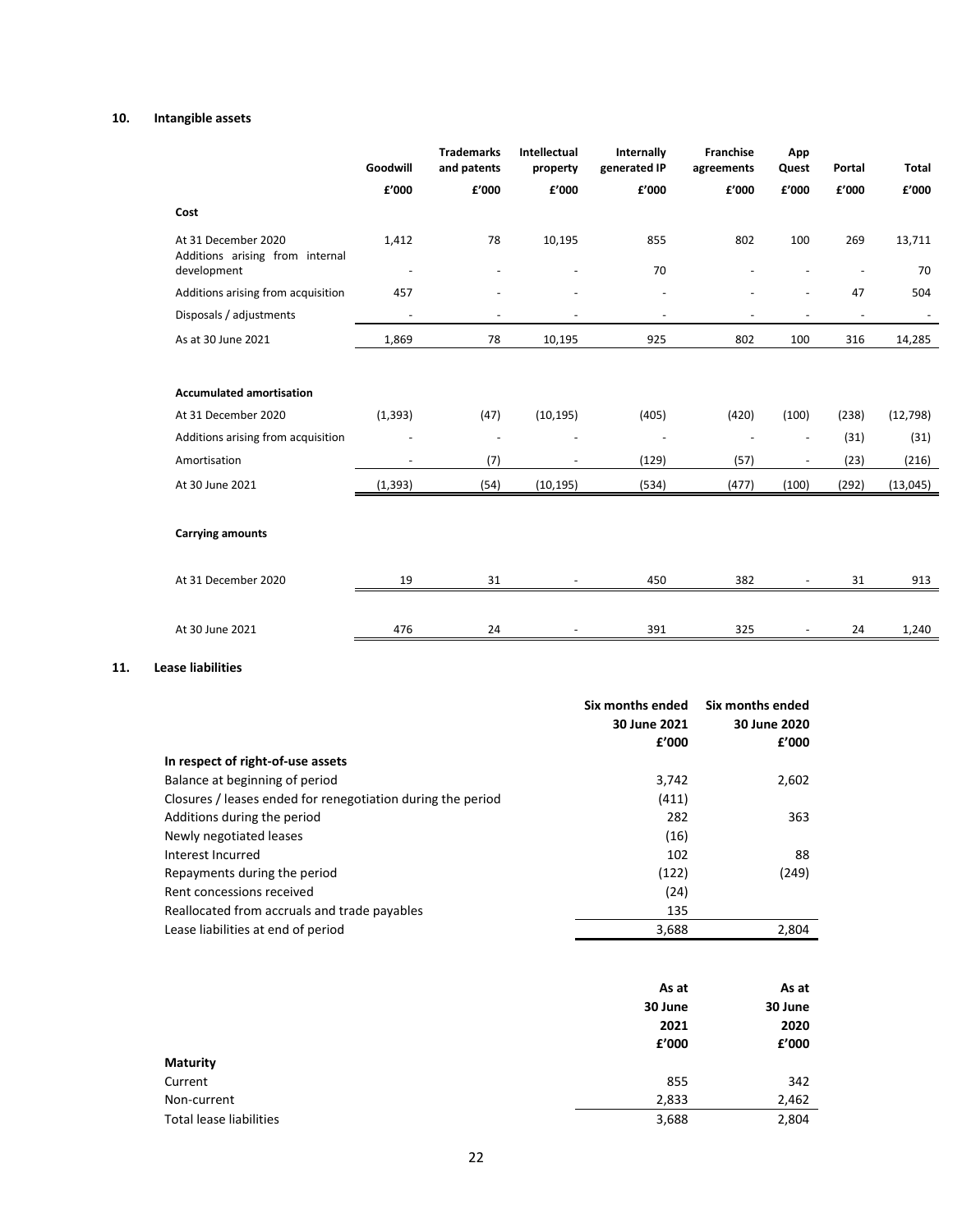#### **12. Share capital**

|                                                           | Six months<br>ended<br>30 June<br>2021<br><b>Unaudited</b><br>f'000 | Year<br>ended<br>31 December<br>2020<br><b>Audited</b><br>f'000 |
|-----------------------------------------------------------|---------------------------------------------------------------------|-----------------------------------------------------------------|
| As at beginning of period / year                          |                                                                     |                                                                 |
| 80,369,044 (2020: 26,925,925)<br>$\sim$                   |                                                                     |                                                                 |
| Ordinary shares of 1.25 pence each                        | 1,005                                                               | 336                                                             |
| Issued during the period / year                           |                                                                     |                                                                 |
| 8,126,047 Ordinary shares<br>$\sim$                       | 103                                                                 | 669                                                             |
| As at end of period / year                                |                                                                     |                                                                 |
| 88,495,091 (2020: 80,369,044)<br>$\overline{\phantom{a}}$ |                                                                     |                                                                 |
| Ordinary shares of 1.25 pence each                        | 1,108                                                               | 1,005                                                           |

During the six months ended 30 June 2021 the Company issued 8,126,047 new shares at 17.5p per share in a fund raise comprising a placing, a share subscription and the issue of shares in payment of professional fees, raising £1.4m (before fees of £67k). The expenses have been deducted from the premium of £1.32m arising from the fund raise. The new shares were admitted to trading on AIM on 28 January 2021.

#### **Share option and incentive plans**

#### *Escape Hunt Employee Share Incentive Scheme*

On 25 November 2020, the Company established an employee share incentive plan ("SIP") which is available to all employees in the Group once they have completed three months of employment. The scheme allows employees to acquire ordinary shares in the Company each month from pre-tax income, such shares being 'Partnership Shares'. The purchases are funded through a deduction from payroll. For each Partnership Share so acquired, the participant is granted a 'Matching Share' which is released to the individual on the third anniversary of the purchase provided that they are still employed by the Group at the time and they have retained the Partnership share in respect of which the Matching Share was granted. The SIP is administered by an independent trustee who holds all Partnership and Matching shares for the benefit of the participants.

On 4 February 2021, the Company issued 125,000 shares to the trustee of the scheme to be allocated to individuals as Matching Shares during the operation of the scheme.

#### *Escape Hunt plc Enterprise Management Incentive Plan*

On 15 July 2020, the Company established the Escape Hunt plc Enterprise Management Incentive Plan ("2020 EMI Plan"). The 2020 EMI Plan is an HMRC approved plan which allows for the issue of "qualifying options" for the purposes of Schedule 5 to the Income Tax (Earnings and Pensions) Act 2003 ("Schedule 5"), subject to the limits specified from time to time in paragraph 7 of Schedule 5, and also for the issue of non-qualifying options.

On 15 July 2020, in aggregate 13,333,332 qualifying options and 2,400,000 non-qualifying options were awarded to four executives, including two executive directors of the Company. The options are exercisable at 7.5 pence per share and vest in three equal tranches on each of the first, second and third anniversary of the grants, subject to the employee not having left employment other than as a Good Leaver. The number of options that vest are subject to a performance condition based on the Company's share price. This will be tested on each vesting date and again between the third and fourth anniversaries of awards. If not exercised, the options will expire on the fifth anniversary of award. Options exercised will be settled by the issue of ordinary shares in the Company.

As at 30 June 2021, 15,733,332 options were outstanding under the 2020 EMI Plan (2020: nil) all exercisable at 7.5 pence per share. No options were exercised during the period, and no options expired or had lapsed and none had vested or were exercisable as at 30 June 2021.

The sum of £25,611 has been recognised as a share-based payment and charged to the profit and loss during the period (2020: £nil).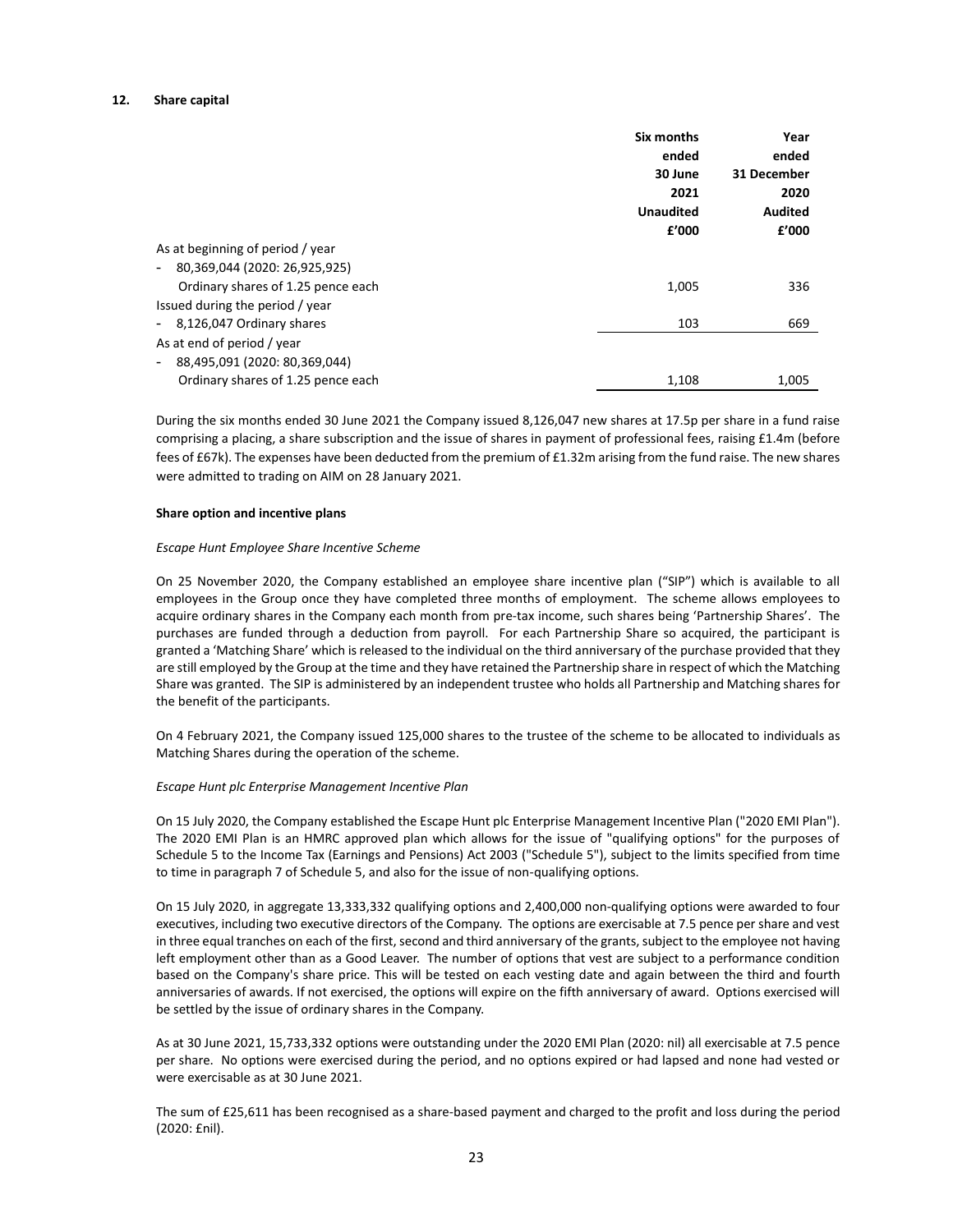The weighted average remaining contractual life of the options outstanding at 31 December 2020 is 48.5 months.

An option-holder has no voting or dividend rights in the Company before the exercise of a share option.

#### **13. Business Combination**

On 28th February 2021, Escape Hunt Plc acquired 100% of the equity interest in BGP Entertainment Belgium and BGP Escape France, thereby obtaining control. BGP Entertainment Belgium runs an owner operated escape room in Brussels and BGP Escape France holds the master franchise for the territory of France, Belgium and Luxembourg and also runs an owner operated venue in Paris.

The preliminary details of the business combination are as follows:

|                                         | £'000 |
|-----------------------------------------|-------|
| Fair value of consideration transferred |       |
| Amounts settled in cash                 | 278   |
| Net loan payable                        | (19)  |
| Deferred consideration                  | 249   |
| Total purchase consideration            | 508   |
|                                         |       |

Deferred consideration includes a preliminary estimate on the earnout payable on the owned and operated sites.

| £'000 |
|-------|
|       |
| 139   |
| 78    |
| 19    |
| 94    |
| 282   |
| 16    |
| (161) |
| (282) |
| (134) |
| 51    |
| 457   |
| 508   |
|       |

### **14. Key management personnel compensation**

|                                             | Six months       | Six months       |
|---------------------------------------------|------------------|------------------|
|                                             | ended            | ended            |
|                                             | 30 June          | 30 June          |
|                                             | 2021             | 2020             |
|                                             | <b>Unaudited</b> | <b>Unaudited</b> |
|                                             | £'000            | £'000            |
| Salaries and benefits (including directors) | 293              | 219              |
| Share-based payments                        | 26               | 5                |
| Social security costs                       | 47               | 39               |
| Other post-employment benefits              | 4                | 10               |
| Less amounts capitalised                    | (18)             | (34)             |
| Total                                       | 352              | 239              |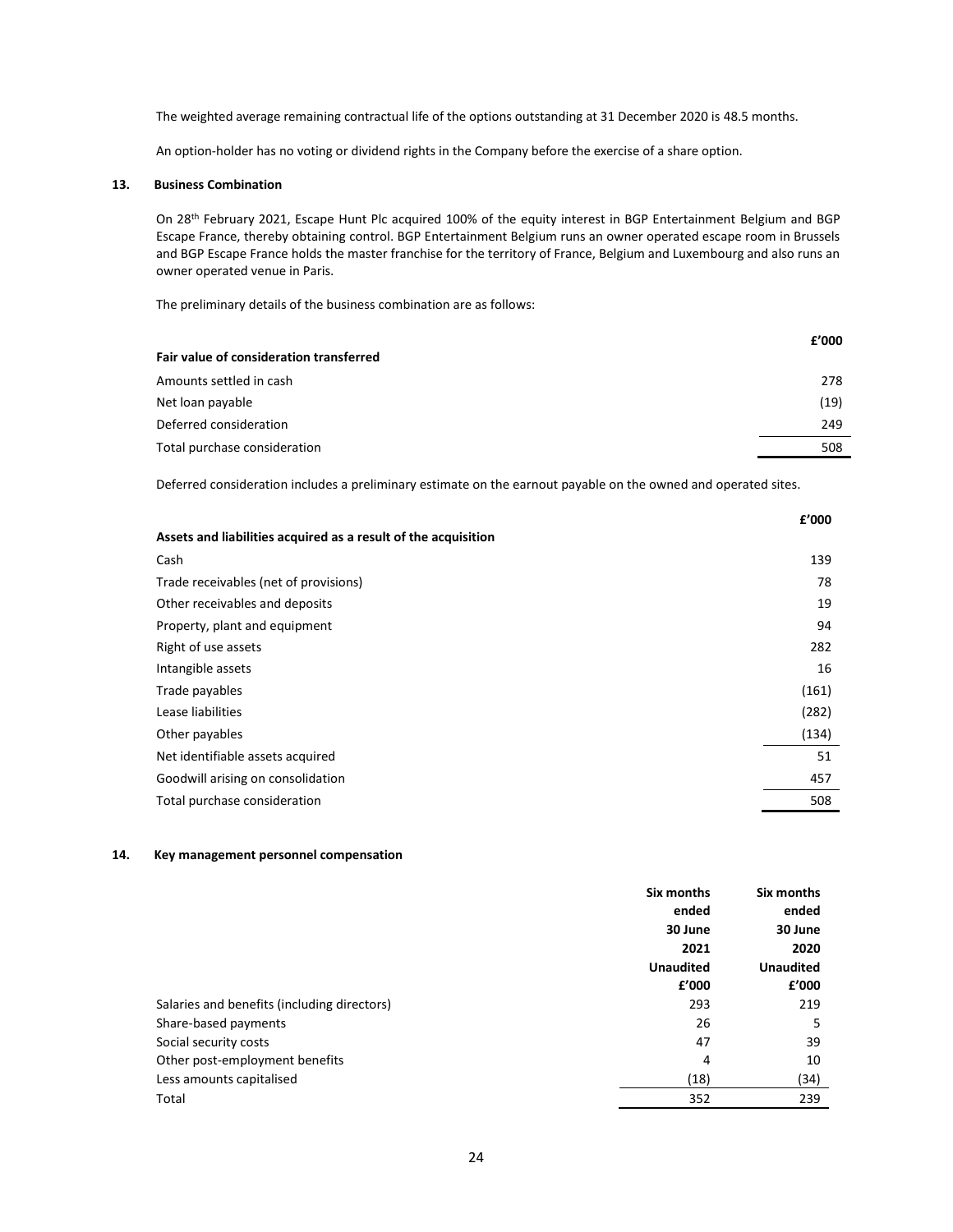#### **Related party transactions**

During the period under review, the Directors are not aware of any significant transactions with related parties (six months ended 30 June 2020: invoices for services of £4,125 and other benefits £92 were paid on an arm's length basis).

#### **15. Government Grants and Government Assistance**

The following Government grants were received and have been recognised during the period:

|                                         | Six months       | Six months       |
|-----------------------------------------|------------------|------------------|
|                                         | ended            | ended            |
|                                         | 30 June          | 30 June          |
|                                         | 2021             | 2020             |
|                                         | <b>Unaudited</b> | <b>Unaudited</b> |
|                                         | f'000            | £'000            |
| Coronavirus Job Retention Scheme grants | 474              | 407              |
| Local authority Small Business Grants   | 341              | 130              |
| Total                                   | 815              | 537              |
|                                         |                  |                  |

In addition, the Company benefitted from Business Rates Relief introduced for the retail, hospitality and leisure industries. The benefit in the period was £91k (2020: £35k)

#### **16. Seasonality of the Group's business**

There are no seasonal factors which materially affect the operations of any company in the Group.

#### **17. Subsequent Events**

There are no material subsequent events requiring disclosure.